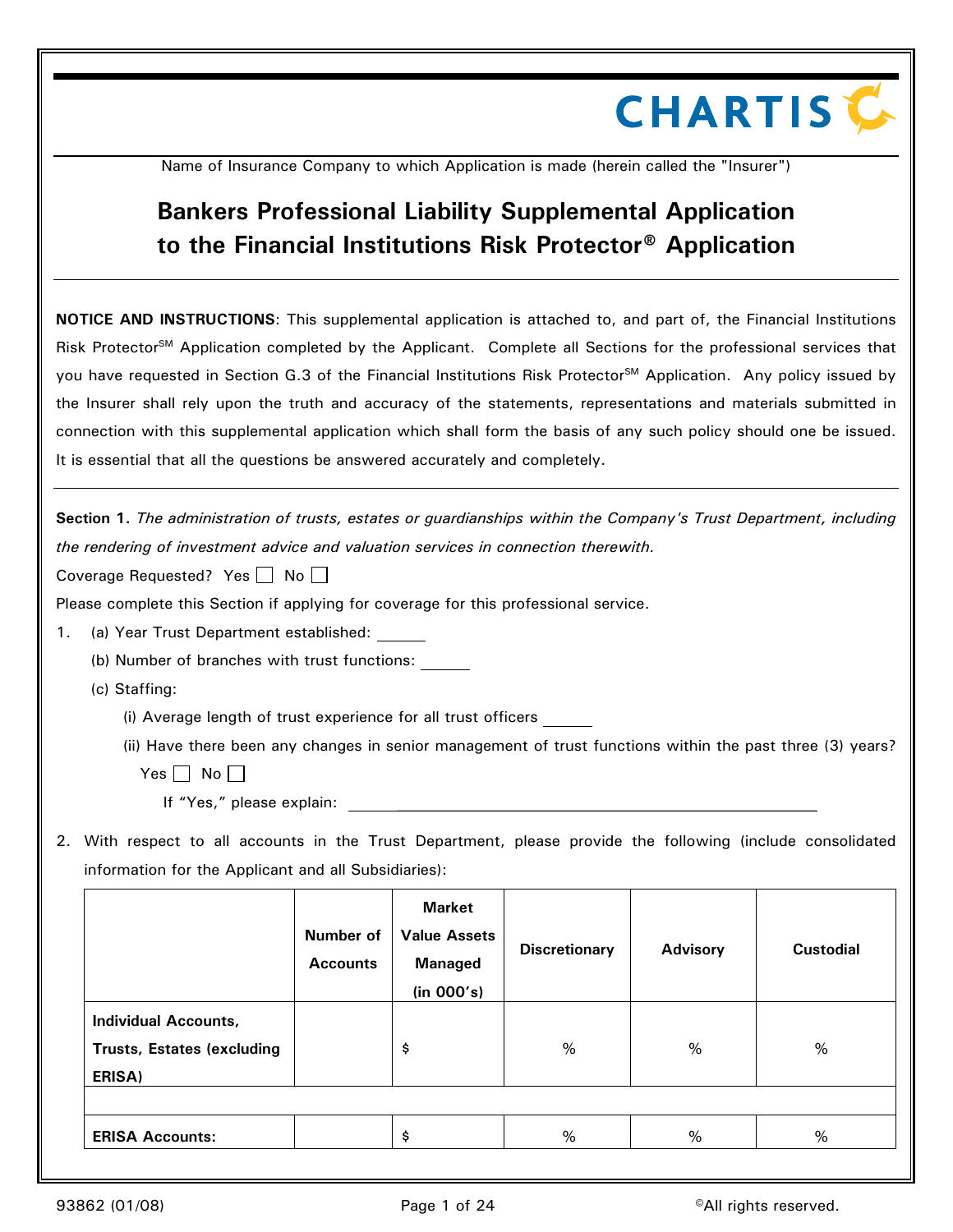| Plans<br>• Other Institutional                                                                | \$<br>\$ | %<br>% | %<br>$\%$ | %<br>% |  |  |  |
|-----------------------------------------------------------------------------------------------|----------|--------|-----------|--------|--|--|--|
| • Other (please specify):                                                                     | \$       | $\%$   | $\%$      | %      |  |  |  |
| <b>Corporate Trust:</b>                                                                       | \$       | $\%$   | $\%$      | %      |  |  |  |
| • Trustee under Bond<br>Indenture                                                             | \$       | %      | %         | %      |  |  |  |
| • Fiscal Agent                                                                                | \$       | $\%$   | %         | %      |  |  |  |
| • Escrow Agent                                                                                | \$       | %      | $\%$      | %      |  |  |  |
| • Register                                                                                    | \$       | $\%$   | $\%$      | %      |  |  |  |
| • Dividend Disbursing                                                                         | \$       | %      | $\%$      | $\%$   |  |  |  |
| • All Other (please                                                                           | \$       | $\%$   | $\%$      | %      |  |  |  |
|                                                                                               |          |        |           |        |  |  |  |
| <b>Mutual Funds:</b>                                                                          | \$       | $\%$   | $\%$      | $\%$   |  |  |  |
| • Custodian                                                                                   | \$       | %      | $\%$      | %      |  |  |  |
| • Transfer Agent                                                                              | \$       | %      | $\%$      | %      |  |  |  |
| $\bullet$ Register                                                                            | \$       | $\%$   | $\%$      | $\%$   |  |  |  |
| • Dividend Disbursing                                                                         | \$       | $\%$   | $\%$      | %      |  |  |  |
| • All Other (please<br>specify):                                                              | \$       | %      | $\%$      | $\%$   |  |  |  |
| <b>TOTAL</b>                                                                                  | \$       | $\%$   | $\%$      | $\%$   |  |  |  |
| <b>Trust Accounts:</b><br>(a) Is this service rendered under a contract? Yes $\Box$ No $\Box$ |          |        |           |        |  |  |  |
| (1) Asset value of largest Managed/Discretionary account                                      |          | \$     |           |        |  |  |  |
| (2) Asset value of largest Non-Discretionary account<br>\$                                    |          |        |           |        |  |  |  |
| (3) Asset value of largest custodial account<br>\$                                            |          |        |           |        |  |  |  |
| (4) Average number of accounts handled per officer                                            |          |        |           |        |  |  |  |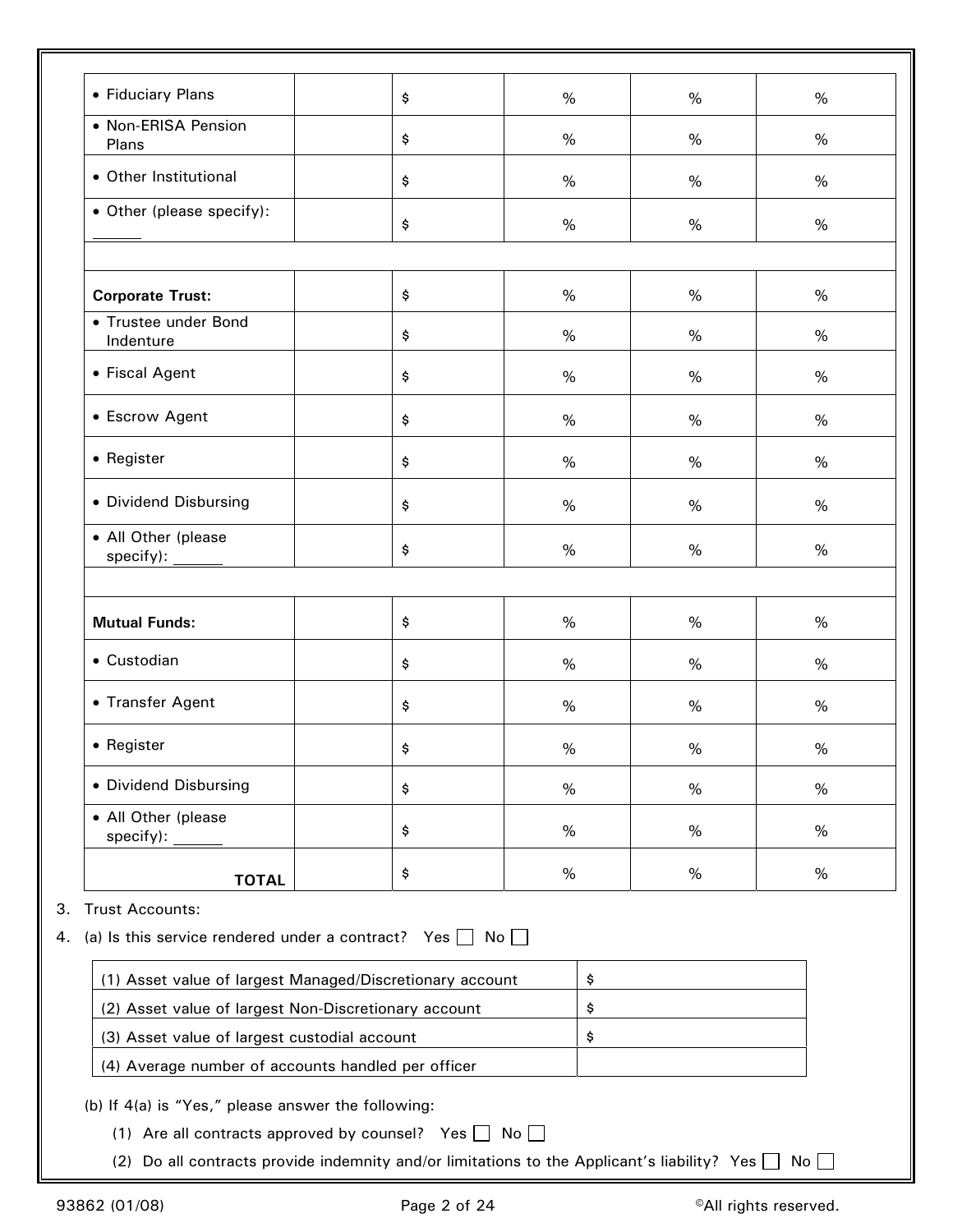(c) If 4(a), (b)(1) or (b)(2) are "No," please describe by addendum how the Applicant protects itself from liabilities of its predecessors, if any.

|     |                                        | Yes | No | If "Yes," % of Trust     | % of Trust | No. of         |
|-----|----------------------------------------|-----|----|--------------------------|------------|----------------|
|     |                                        |     |    | <b>Department Assets</b> | Revenue    | <b>Clients</b> |
| (a) | Closely-held businesses                |     |    | %                        | %          |                |
| (b) | Farm and ranches                       |     |    | %                        | %          |                |
| (c) | Other real estate (please<br>specify): |     |    | %                        | %          |                |
| (d) | Oil, gas or other mineral              |     |    | %                        | %          |                |
| (e) | Timber assets                          |     |    | %                        | %          |                |
| (f) | Other                                  |     |    | %                        | %          |                |

5. Does the Trust Department perform management or advisory functions with respect to:

6. Does the investment division of the Trust Department recommend or provide any of the following specialty investments:

|     |                                                      |     |           | If "Yes," % of          |
|-----|------------------------------------------------------|-----|-----------|-------------------------|
|     |                                                      | Yes | <b>No</b> | <b>Total Investment</b> |
|     |                                                      |     |           | <b>Assets</b>           |
| (a) | <b>Below Investment Grade Bond</b>                   |     |           | \$                      |
| (b) | <b>Cattle Trusts or Ventures</b>                     |     |           | \$                      |
| (c) | <b>Commodities or Commodity Futures</b>              |     |           | \$                      |
| (d) | <b>Other Futures</b>                                 |     |           | \$                      |
| (e) | <b>Precious Metals</b>                               |     |           | \$                      |
|     | Mortgages, Mortgage Pools, or Other Mortgage Backed  |     |           |                         |
| (f) | <b>Securities</b>                                    |     | I.        | \$                      |
| (g) | Oil/Gas Leases or Investments                        |     |           | \$                      |
| (h) | <b>Option Contracts</b>                              |     |           | \$                      |
| (i) | General or Limited Partnerships                      |     |           | \$                      |
| (j) | <b>Real Estate</b>                                   |     |           | \$                      |
| (k) | Foreign Securities listed on North American Exchange |     |           | \$                      |
| (1) | Securities (Non-Domestic Stock Exchange)             |     |           | \$                      |
| (m) | Over the counter Securities                          |     |           | \$                      |
| (n) | <b>Restricted Securities</b>                         |     |           | \$                      |

7. (a) Does the Trust Department have an approved list of securities which can be recommended to its clients? Yes  $\Box$  No  $\Box$ 

(b) How are exceptions to the list handled?

8. Does the Trust Department invest assets in any CD's provided by the Applicant or in the stock of the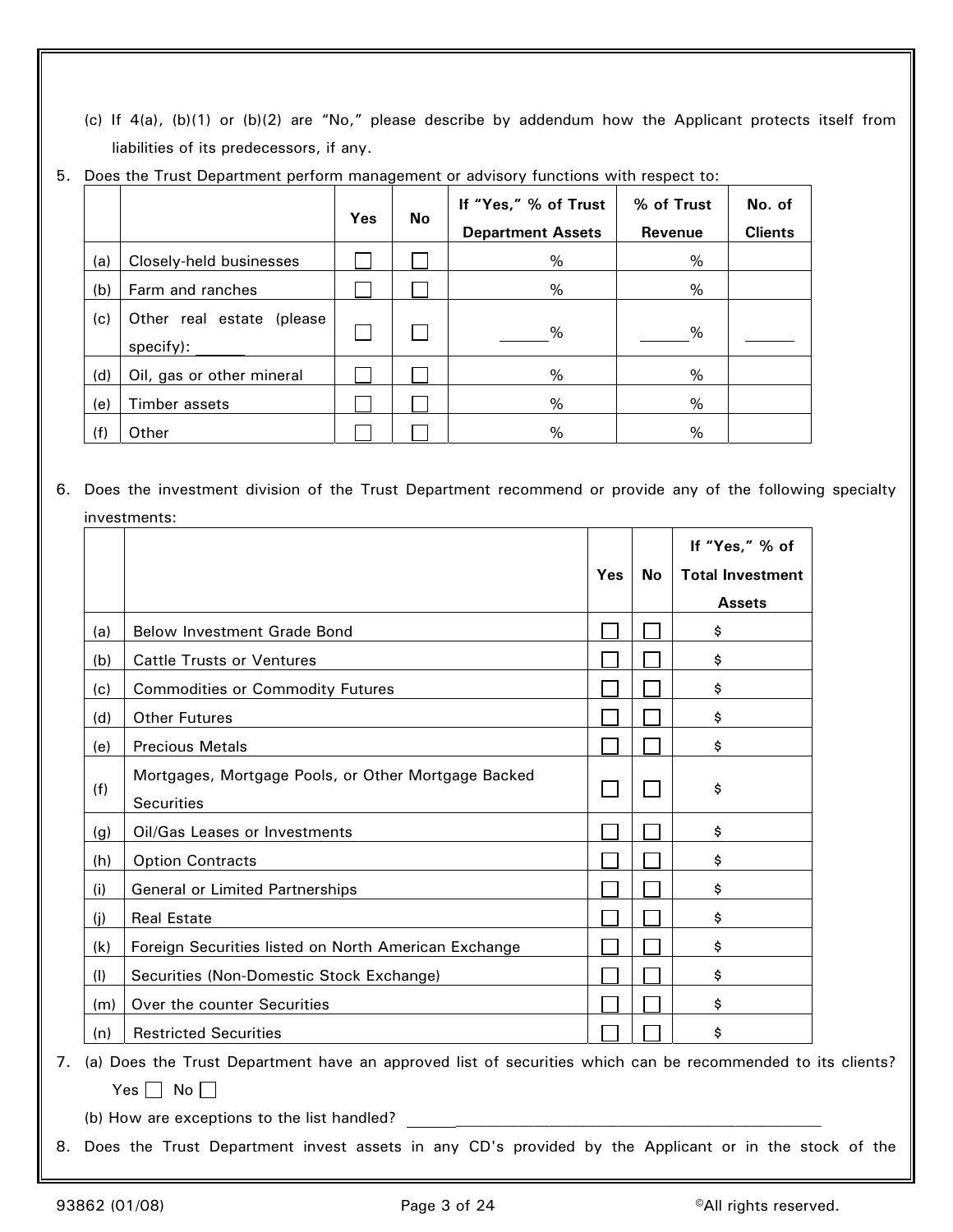|    | Applicant? Yes     No              |                  | If "Yes," are these investments approved in a trust agreement? Yes No |     |                              |                           |                                                                                                                                                                                                                                                                                                                                          |  |
|----|------------------------------------|------------------|-----------------------------------------------------------------------|-----|------------------------------|---------------------------|------------------------------------------------------------------------------------------------------------------------------------------------------------------------------------------------------------------------------------------------------------------------------------------------------------------------------------------|--|
| 9. |                                    |                  |                                                                       |     |                              |                           | (a) Does the Trust Department enter into any Repurchase/Reverse Repurchase Agreements and/or similar type<br>transactions with Broker-Dealers in securities that involve the assets of any trust account? Yes $\Box$ No $\Box$<br>(b) If "Yes," please attach a list of dollar amounts outstanding and the name(s) of the Broker-Dealer. |  |
|    |                                    |                  |                                                                       |     |                              |                           | (c) Please describe the procedures used to account for collateral in these types of transactions:                                                                                                                                                                                                                                        |  |
|    | 10. Does the Trust Committee:      |                  |                                                                       |     |                              |                           |                                                                                                                                                                                                                                                                                                                                          |  |
|    | (a) Approve new accounts?          |                  |                                                                       |     | Yes     No                   |                           |                                                                                                                                                                                                                                                                                                                                          |  |
|    | (b) Approve closing of accounts?   |                  |                                                                       |     | $Yes \mid \mid No \mid \mid$ |                           |                                                                                                                                                                                                                                                                                                                                          |  |
|    |                                    |                  | (c) Annually review administration of accounts?                       |     | $Yes \mid No \mid$           |                           |                                                                                                                                                                                                                                                                                                                                          |  |
|    |                                    |                  | (d) Annually review discretionary distributions?                      |     | $Yes \mid \mid No \mid \mid$ |                           |                                                                                                                                                                                                                                                                                                                                          |  |
|    |                                    |                  | (e) Annually review the investments in each account?                  |     | $Yes \Box No \Box$           |                           |                                                                                                                                                                                                                                                                                                                                          |  |
|    |                                    |                  |                                                                       |     |                              |                           | If "No" to any of the above, please describe by addendum, procedures applying to the above situations.                                                                                                                                                                                                                                   |  |
|    |                                    |                  |                                                                       |     |                              |                           | 11. Are directors, officers, and employees prohibited from purchasing trust assets? Yes $\Box$ No $\Box$                                                                                                                                                                                                                                 |  |
|    |                                    |                  |                                                                       |     |                              |                           | 12. Does the Applicant have a special unit which administers accounts which are subject to ERISA?                                                                                                                                                                                                                                        |  |
|    | Yes $\Box$ No $\Box$               |                  |                                                                       |     |                              |                           |                                                                                                                                                                                                                                                                                                                                          |  |
|    |                                    |                  |                                                                       |     |                              |                           | If "No," please describe the procedures for insuring that such accounts are administered in compliance with                                                                                                                                                                                                                              |  |
|    |                                    |                  |                                                                       |     |                              |                           |                                                                                                                                                                                                                                                                                                                                          |  |
|    |                                    |                  |                                                                       |     |                              |                           |                                                                                                                                                                                                                                                                                                                                          |  |
|    |                                    |                  |                                                                       |     |                              |                           | 13. (a) State the frequency and dates of the most recent internal, external, and regulatory audits of Trust                                                                                                                                                                                                                              |  |
|    | Department and Common Trust Funds: |                  |                                                                       |     |                              |                           |                                                                                                                                                                                                                                                                                                                                          |  |
|    |                                    |                  | <b>TRUST DEPARTMENT</b>                                               |     |                              | <b>COMMON TRUST FUNDS</b> |                                                                                                                                                                                                                                                                                                                                          |  |
|    |                                    | <b>Frequency</b> | <b>Audit</b>                                                          |     | <b>Frequency</b>             |                           | Audit                                                                                                                                                                                                                                                                                                                                    |  |
|    | Internal                           |                  |                                                                       |     |                              |                           |                                                                                                                                                                                                                                                                                                                                          |  |
|    | External                           |                  |                                                                       |     |                              |                           |                                                                                                                                                                                                                                                                                                                                          |  |
|    | Regulatory                         |                  |                                                                       |     |                              |                           |                                                                                                                                                                                                                                                                                                                                          |  |
|    |                                    |                  |                                                                       |     |                              |                           | (b) Were any recommendations or criticisms made in the most recent audits and have all recommendations or                                                                                                                                                                                                                                |  |
|    | criticisms been corrected?         |                  |                                                                       |     |                              |                           |                                                                                                                                                                                                                                                                                                                                          |  |
|    |                                    |                  | <b>RECOMMENDATIONS</b>                                                |     | <b>CORRECTED</b>             |                           |                                                                                                                                                                                                                                                                                                                                          |  |
|    |                                    | Yes              | No                                                                    | Yes | No                           |                           |                                                                                                                                                                                                                                                                                                                                          |  |
|    | Internal                           |                  |                                                                       |     |                              |                           |                                                                                                                                                                                                                                                                                                                                          |  |
|    | External                           |                  |                                                                       |     |                              |                           |                                                                                                                                                                                                                                                                                                                                          |  |
|    | Regulatory                         |                  |                                                                       |     |                              |                           |                                                                                                                                                                                                                                                                                                                                          |  |
|    |                                    |                  |                                                                       |     |                              |                           |                                                                                                                                                                                                                                                                                                                                          |  |
|    |                                    |                  |                                                                       |     |                              |                           | 14. Has the Applicant divested or discontinued any trust functions within the past 24 months or does it intend to                                                                                                                                                                                                                        |  |

do so within the next 12 months? Yes  $\Box$  No  $\Box$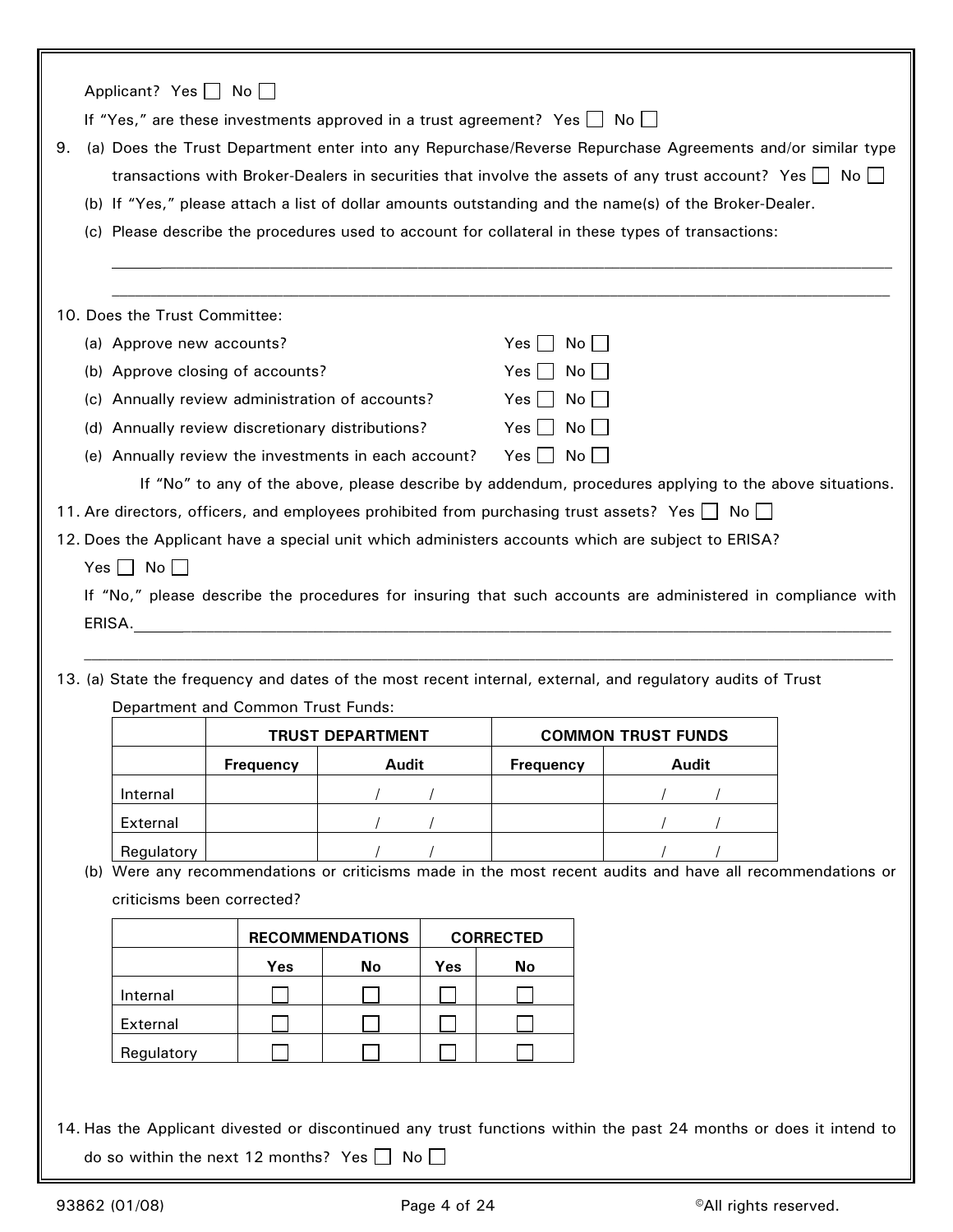If "Yes," please describe by addendum.

15. Does the Applicant control 5% or more of the stock of any corporation via its trust functions? Yes  $\Box$  No  $\Box$ If "Yes," please attach a list thereof and description of the means by which control was obtained, i.e., through individual purchase or in a single block through an existing trust or estate, additionally list any employees appointed by the Applicant to serve as director, or officer in the management of, or the actual operation of, the corporation.

16. (a) Please describe or name the trust accounting system and installation date:

## (b) Are there plans to change the trust accounting system in the next 12 months? Yes  $\Box$  No  $\Box$

17. Please indicate whether the Applicant performs the following Professional Services in its Trust Department.

If "Yes,", please complete the Section designated for each Professional Service performed as indicated below:

 $\mathcal{L}_\text{max} = \mathcal{L}_\text{max} = \mathcal{L}_\text{max} = \mathcal{L}_\text{max} = \mathcal{L}_\text{max} = \mathcal{L}_\text{max} = \mathcal{L}_\text{max} = \mathcal{L}_\text{max} = \mathcal{L}_\text{max} = \mathcal{L}_\text{max} = \mathcal{L}_\text{max} = \mathcal{L}_\text{max} = \mathcal{L}_\text{max} = \mathcal{L}_\text{max} = \mathcal{L}_\text{max} = \mathcal{L}_\text{max} = \mathcal{L}_\text{max} = \mathcal{L}_\text{max} = \mathcal{$ 

| The administration of individual Retirement Accounts or Keogh Retirement   |                       |
|----------------------------------------------------------------------------|-----------------------|
| Accounts.                                                                  | Yes     No            |
| (Complete Section 2)                                                       |                       |
| Acting as a receiver, trustee in bankruptcy or assignee for the benefit of |                       |
| creditors.                                                                 | Yes     No            |
| (Complete Section 3)                                                       |                       |
| The administration of a program for the lending of securities administered |                       |
| for trust and custodial customers where there is a specific written        |                       |
| instrument authorizing the Applicant to so act on behalf of such customer. | Yes     No            |
| (Complete Section 4)                                                       |                       |
| Acting as a trustee under bond indenture.                                  |                       |
| (Complete Section 5)                                                       | Yes    <br>No l       |
| Acting as a dividend disbursing agent, exchange agent, redemption or       |                       |
| subscription agent, or warrant or scrip agent.                             | $Yes$    <br>No       |
| (Complete Section 6)                                                       |                       |
| Acting as a fiscal or paying agent, or tax withholding agent.              |                       |
| (Complete Section 7)                                                       | Yes    <br>No         |
| Acting as a custodian or depository, or a managing agent for securities or |                       |
| money.                                                                     | No<br>$Yes \mid \mid$ |
| (Complete Section 8)                                                       |                       |
| Acting as an escrow agent.                                                 |                       |
| (Complete Section 9)                                                       | $Yes \mid \mid$<br>No |
| Acting as a registrar, transfer agent or clearing agent.                   |                       |
| (Complete Section 10)                                                      | $Yes$ $\Box$<br>No    |

Coverage Requested? Yes  $\Box$  No  $\Box$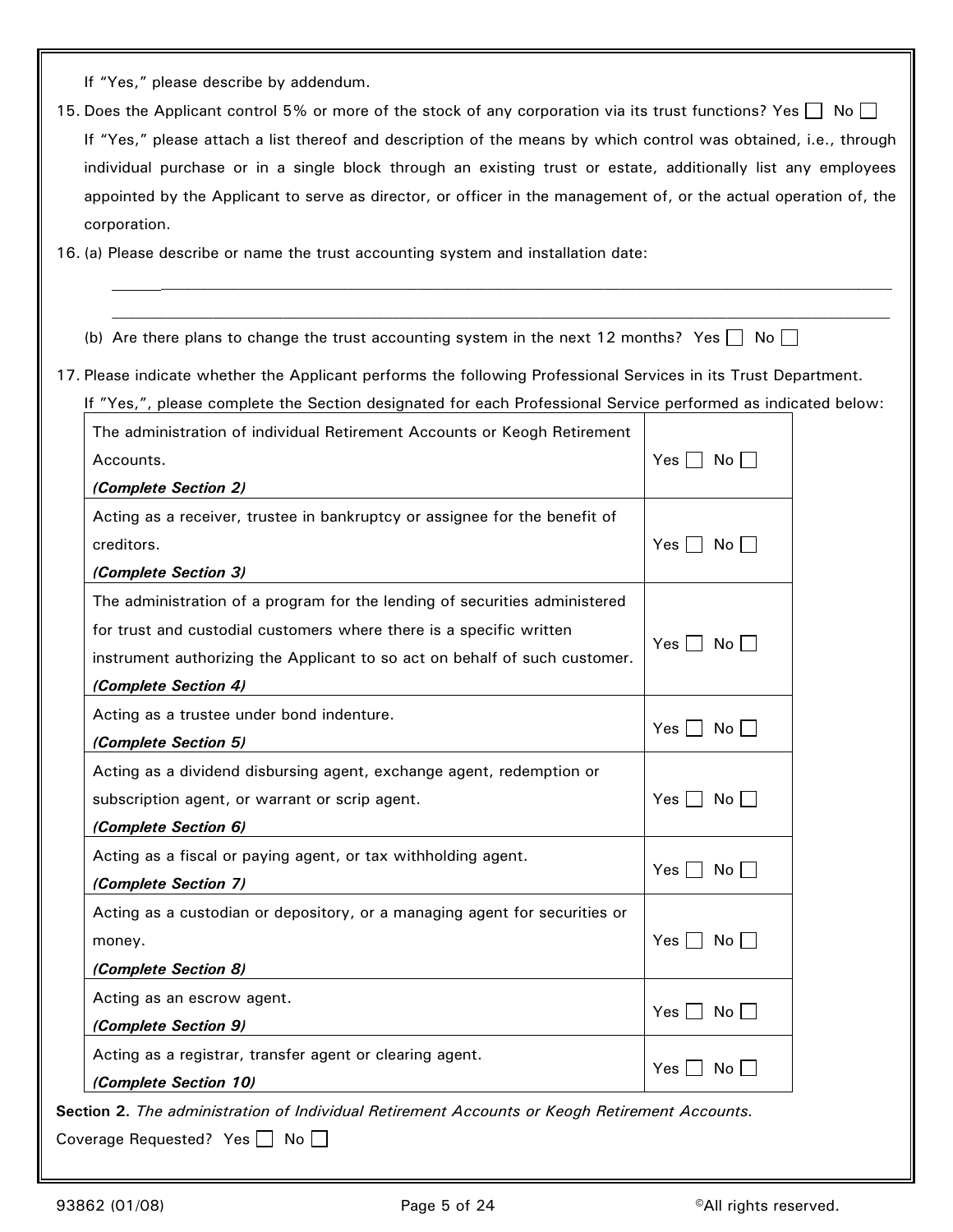Please complete this Section if applying for coverage for this professional service.

|                            | <b>Total Asset Value</b><br><b>Administered In</b><br><b>Trust Dept.</b> | <b>Total Asset Value</b><br><b>Administered Outside</b><br><b>Trust Dept.</b>                                                                                                                                                                          | Number of<br><b>Accounts</b> | <b>Value of Largest</b><br><b>Account</b> |          |
|----------------------------|--------------------------------------------------------------------------|--------------------------------------------------------------------------------------------------------------------------------------------------------------------------------------------------------------------------------------------------------|------------------------------|-------------------------------------------|----------|
| <b>IRA</b>                 | \$                                                                       | \$                                                                                                                                                                                                                                                     |                              | \$                                        |          |
| Keogh                      | \$                                                                       | \$                                                                                                                                                                                                                                                     |                              | \$                                        |          |
| 2.                         | and Keogh Accounts may be invested by the Applicant:                     | Please indicate the investment vehicles other than any CD's or Money Market Funds in which the assets of IRA                                                                                                                                           |                              |                                           |          |
| З.<br>Yes $\Box$ No $\Box$ |                                                                          | Can funds from these accounts be invested in investment products not managed by the Applicant?<br>If "Yes," please indicate the types of investments and organizations which manages them:                                                             |                              |                                           |          |
| 4.                         | (b) If 4(a) is "Yes," please answer the following:                       | (a) Is this service rendered under a contract? Yes $\Box$ No $\Box$<br>(1) Are all contracts approved by counsel? Yes $\Box$ No $\Box$<br>(2) Do all contracts provide indemnity and/or limitations to the Applicant's liability? Yes $\Box$ No $\Box$ |                              |                                           |          |
|                            |                                                                          | Section 3. Acting as a receiver, trustee in bankruptcy or assignee for the benefit of creditors.                                                                                                                                                       |                              |                                           | Coverage |
|                            | Requested? Yes $\Box$ No                                                 | Please complete this Section if applying for coverage for this professional service.                                                                                                                                                                   |                              |                                           |          |
|                            |                                                                          | 1. List the number of bankruptcies this service is performed for annually:                                                                                                                                                                             |                              |                                           |          |
|                            | Within the Applicant's Trust Department:                                 |                                                                                                                                                                                                                                                        |                              |                                           |          |
|                            | Outside the Applicant's Trust Department:                                |                                                                                                                                                                                                                                                        |                              |                                           |          |
|                            |                                                                          | 2. Is the officer authorized to carry out these duties an attorney? Yes $\Box$ No $\Box$                                                                                                                                                               |                              |                                           |          |
|                            |                                                                          |                                                                                                                                                                                                                                                        |                              |                                           |          |
| З.                         |                                                                          | Are separate records and accounts maintained for each creditor in each bankruptcy? Yes $\Box$ No $\Box$                                                                                                                                                |                              |                                           |          |
| 4.                         |                                                                          | Do the Applicant's policies and procedures require that communications with creditors be documented in<br>writing regarding such item as disbursement of funds, settlements, pending suits? Yes $\Box$                                                 |                              | No                                        |          |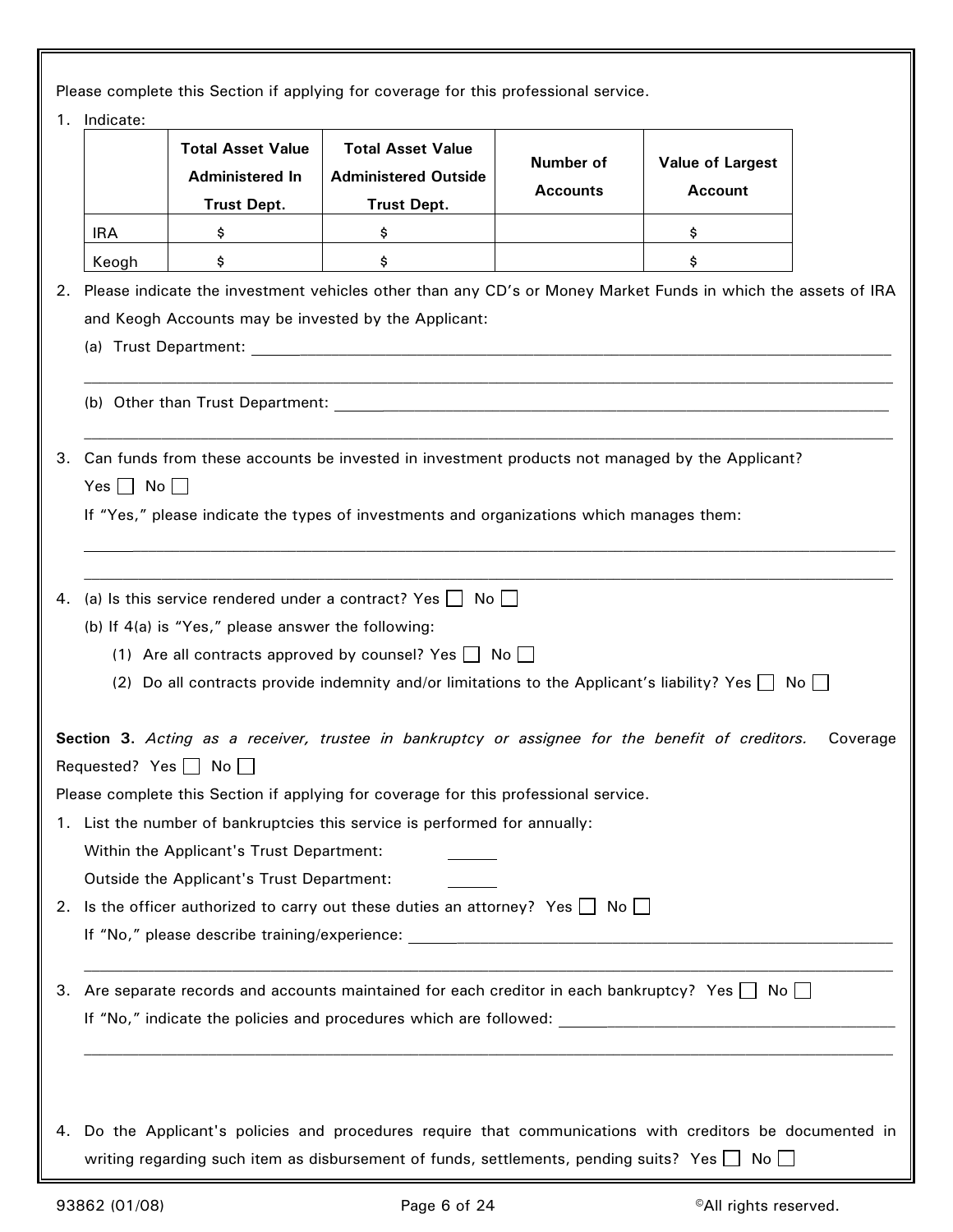|  |  | 5. What is the largest asset size bankruptcy this service has been provided for? |  |
|--|--|----------------------------------------------------------------------------------|--|
|--|--|----------------------------------------------------------------------------------|--|

- 6. (a) Is this service rendered under a contract? Yes  $\Box$  No  $\Box$ 
	- (b) If 6(a) is "Yes," please answer the following:
		- (1) Are all contracts approved by counsel? Yes  $\Box$  No  $\Box$
		- (2) Do all contracts provide indemnity and/or limitations to the Applicant's liability? Yes  $\Box$  No  $\Box$

**Section 4.** *The administration of a program for the lending of securities administered for trust and custodial customers where there is a specific written instrument authorizing the applicant to so act on behalf of such customer.* 

Coverage Requested? Yes  $\Box$  No  $\Box$ 

Please complete this Section if applying for coverage for this professional service.

|    |                                                                                                        | <b>Within Trust</b><br><b>Department</b> | <b>Outside Trust</b><br><b>Department</b> |
|----|--------------------------------------------------------------------------------------------------------|------------------------------------------|-------------------------------------------|
| 1. | What is the average value of securities lending on a                                                   | \$                                       | \$                                        |
| 2. | given day?<br>Broker/Dealers or<br>institutions<br>other<br>How<br>many<br>participate in the program? |                                          |                                           |
| 3. | List the average amount lent on a normal day.                                                          | \$                                       | \$                                        |
| 4. | List the largest amount lent at anyone time in the past<br>year.                                       | \$                                       | \$                                        |

- 5. Attach a description of the Applicant's procedures for qualifying Broker/Dealers or institutions to participate in the program and the minimum standards for participation. Include a list of approved Broker/Dealers or other institutions.
- 6. Please describe the minimum size and type of Accounts whose securities are selected for participation in the program: \_\_\_\_\_\_\_\_\_\_\_\_\_\_\_\_\_\_\_\_\_\_\_\_\_\_\_\_\_\_\_\_\_\_\_\_\_\_\_\_\_\_\_\_\_\_\_\_\_\_\_\_\_\_\_\_\_\_\_\_\_\_\_\_\_\_\_\_\_\_\_\_\_\_\_\_\_\_\_\_\_\_\_\_\_\_\_\_\_

 $\mathcal{L}_\text{max} = \mathcal{L}_\text{max} = \mathcal{L}_\text{max} = \mathcal{L}_\text{max} = \mathcal{L}_\text{max} = \mathcal{L}_\text{max} = \mathcal{L}_\text{max} = \mathcal{L}_\text{max} = \mathcal{L}_\text{max} = \mathcal{L}_\text{max} = \mathcal{L}_\text{max} = \mathcal{L}_\text{max} = \mathcal{L}_\text{max} = \mathcal{L}_\text{max} = \mathcal{L}_\text{max} = \mathcal{L}_\text{max} = \mathcal{L}_\text{max} = \mathcal{L}_\text{max} = \mathcal{$ 

7. What is the minimum amount of collateral required when making a loan? \$

8. (a) Is this service rendered under a contract? Yes  $\Box$  No  $\Box$ 

- (b) If 8(a) is "Yes," please answer the following:
	- (1) Are all contracts approved by counsel? Yes  $\Box$  No  $\Box$
	- (2) Do all contracts provide indemnity and/or limitations to the Applicant's liability? Yes  $\Box$  No  $\Box$
- 9. Attach a copy of Broker/Dealer and Client Agreements.

**Section 5.** *Acting as a trustee under bond indenture.*

Coverage Requested? Yes  $\Box$  No  $\Box$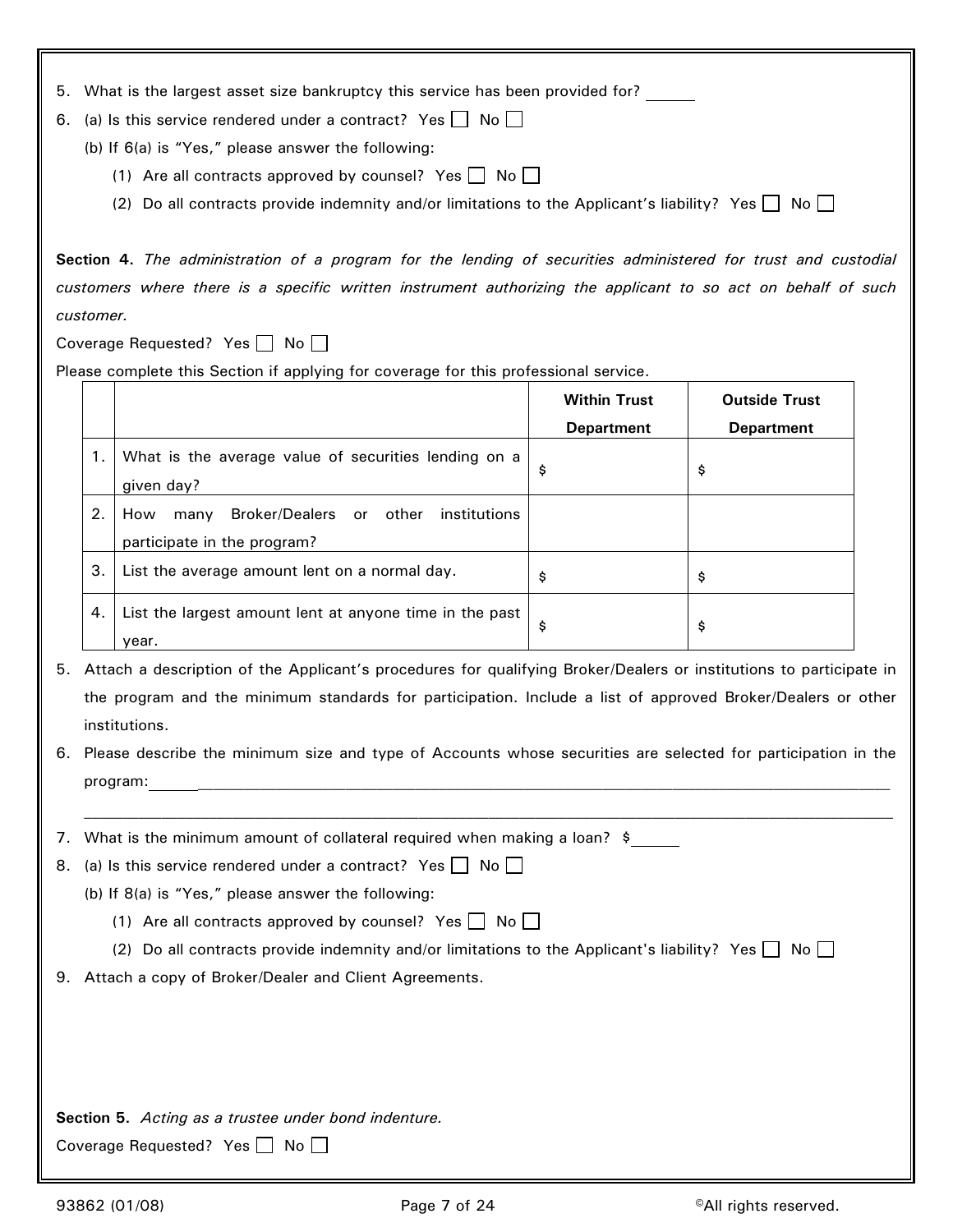Please complete this Section if applying for coverage for this professional service.

1. In each category for which the Applicant serves as trustee, please indicate the number of issues and the volume in each issue:

|                                | Number of     | <b>Total Volume</b><br><b>Within Trust</b> | <b>Total Volume</b><br><b>Outside of Trust</b> | Volume of     |
|--------------------------------|---------------|--------------------------------------------|------------------------------------------------|---------------|
| <b>Type</b>                    | <b>Issues</b> | <b>Department</b>                          | <b>Department</b>                              | Largest Issue |
| Corporate                      |               | \$                                         | \$                                             | \$            |
| Government Municipal           |               | \$                                         | \$                                             | \$            |
| <b>Special Authority State</b> |               | Ş                                          | Ş                                              | \$            |
| Industrial Revenue Bonds       |               | \$                                         | \$                                             | \$            |
| Other<br>specify):<br>(please) |               | \$                                         | \$                                             | \$            |

## 2. Are any issues in default? Yes  $\Box$  No  $\Box$ If "Yes," provide by addendum, information regarding the type, number of issues, and amount of debt outstanding in defaulted issues.

- 3. (a) Is this service rendered under a contract? Yes  $\Box$  No  $\Box$ 
	- (b) If 3(a) is "Yes," please answer the following:
		- (1) Are all contracts approved by counsel prior to acceptance of the appointment? Yes  $\Box$  No  $\Box$
		- (2) Do all contracts provide indemnity and/or limitations to the Applicant's liability? Yes  $\Box$  No  $\Box$
	- (c) If 3(a), (b)(1) or (b)(2) are "No," please describe by addendum how the Applicant protects itself from liabilities.
- 4. Please describe the policies and procedures which would be followed in handling threatened or actual default:
- 5. Does the Applicant obtain an independent valuation of assets prior to release of collateral? Yes  $\Box$  No  $\Box$ If "No," please describe the policies and procedures followed:

**Section 6.** *Acting as a dividend disbursing agent, exchange agent, redemption or subscription agent, or warrant or scrip agent.*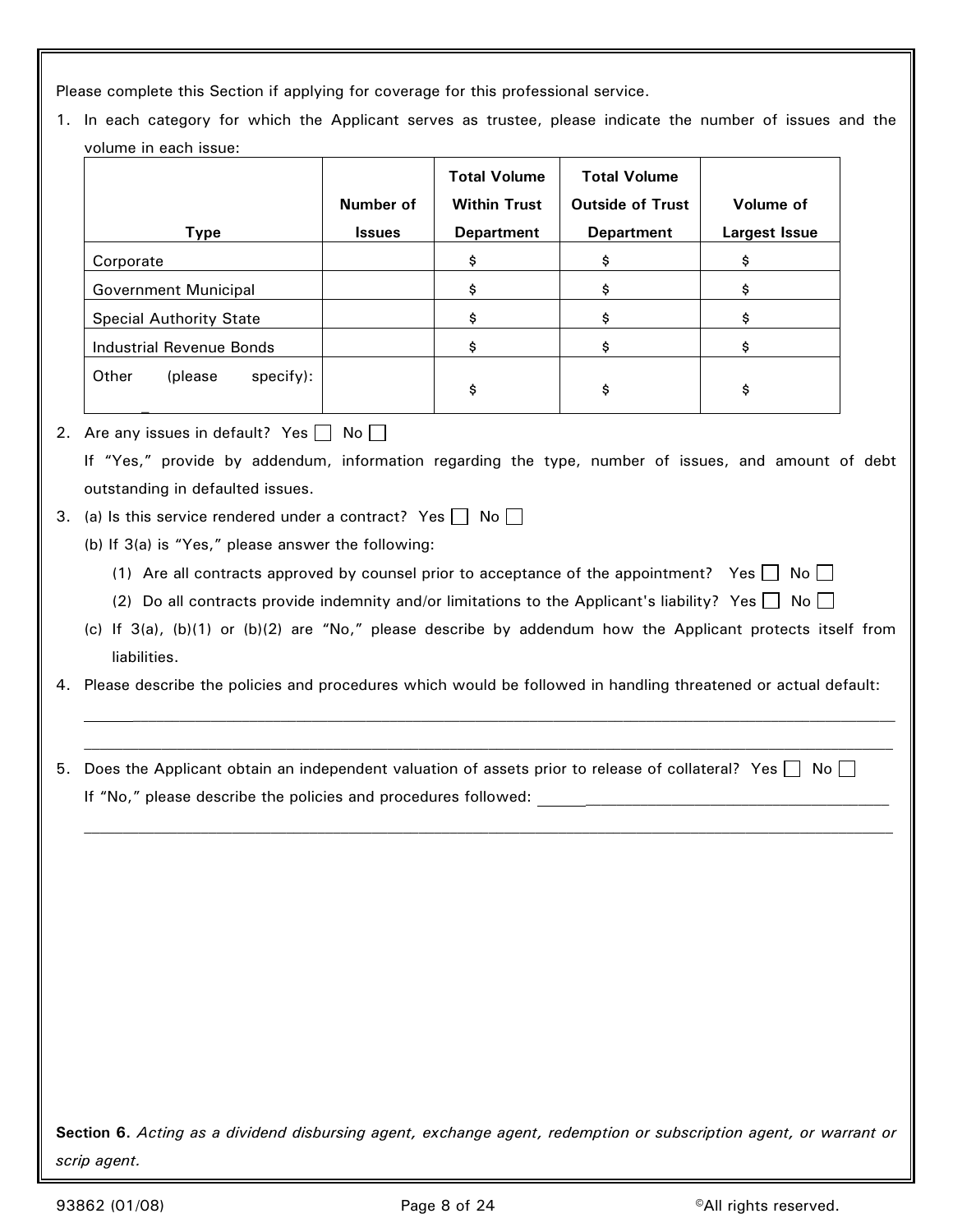**Section 7.** *Acting as a fiscal or paying agent, or tax withholding agent.*

**Section 8.** *Acting as a custodian or depository, or a managing agent for securities or money.*

**Section 9.** *Acting as an escrow agent.*

**Section 10.** *Acting as a registrar, transfer agent or clearing agent.*

Coverage Requested? Yes  $\Box$  No  $\Box$ 

Please complete this Section if applying for coverage for any of these professional services.

1. Does the Applicant engage in any of the following activities by acting as  $a(n)$ :

|    |                                                                                                                     | Yes,                | Yes.                 |    |
|----|---------------------------------------------------------------------------------------------------------------------|---------------------|----------------------|----|
|    |                                                                                                                     | <b>Within Trust</b> | <b>Outside Trust</b> |    |
|    |                                                                                                                     | <b>Department</b>   | <b>Department</b>    | No |
| Α. | Dividend disbursing<br>agent, exchange<br>agent,<br>redemption or subscription agent, or warrant or<br>scrip agent? |                     |                      |    |
| В. | Fiscal or paying agent, or tax withholding agent?                                                                   |                     |                      |    |
| C. | Custodian or depository or a managing agent for<br>securities or money?                                             |                     |                      |    |
| D. | Escrow agent?                                                                                                       |                     |                      |    |
| Е. | Registrar, transfer agent, or cleaning agent?                                                                       |                     |                      |    |

Answer the following questions for each of the activities described above. Indicate a "Yes" response by placing an "X" in the appropriate column (designated A, B, C, D, E). If the response is "No", leave blank.

|    |                                                                                                                                                    | A | В | C | D | Е |
|----|----------------------------------------------------------------------------------------------------------------------------------------------------|---|---|---|---|---|
| 1. | Are the documents designating the Applicant as agent for this<br>function reviewed by Applicant counsel prior to acceptance of<br>the appointment? |   |   |   |   |   |
|    | If "No," for each activity without these written guidelines,<br>attach by exhibit the policies and procedures followed.                            |   |   |   |   |   |
| 2. | Does the Applicant have written policies and procedures<br>governing the administration of these functions including:                              |   |   |   |   |   |
|    | Reconciliation of accounts?<br>$\bullet$                                                                                                           |   |   |   |   |   |
|    | Handling unclaimed funds?<br>$\bullet$                                                                                                             |   |   |   |   |   |
|    | Determining whether the Applicant has received valid<br>$\bullet$<br>authority to disburse?                                                        |   |   |   |   |   |
|    |                                                                                                                                                    |   |   |   |   |   |
| 3. | In the past 12 months, has the Applicant filed any reports<br>with regulatory agencies (e.g., Comptroller of the Currency,                         |   |   |   |   |   |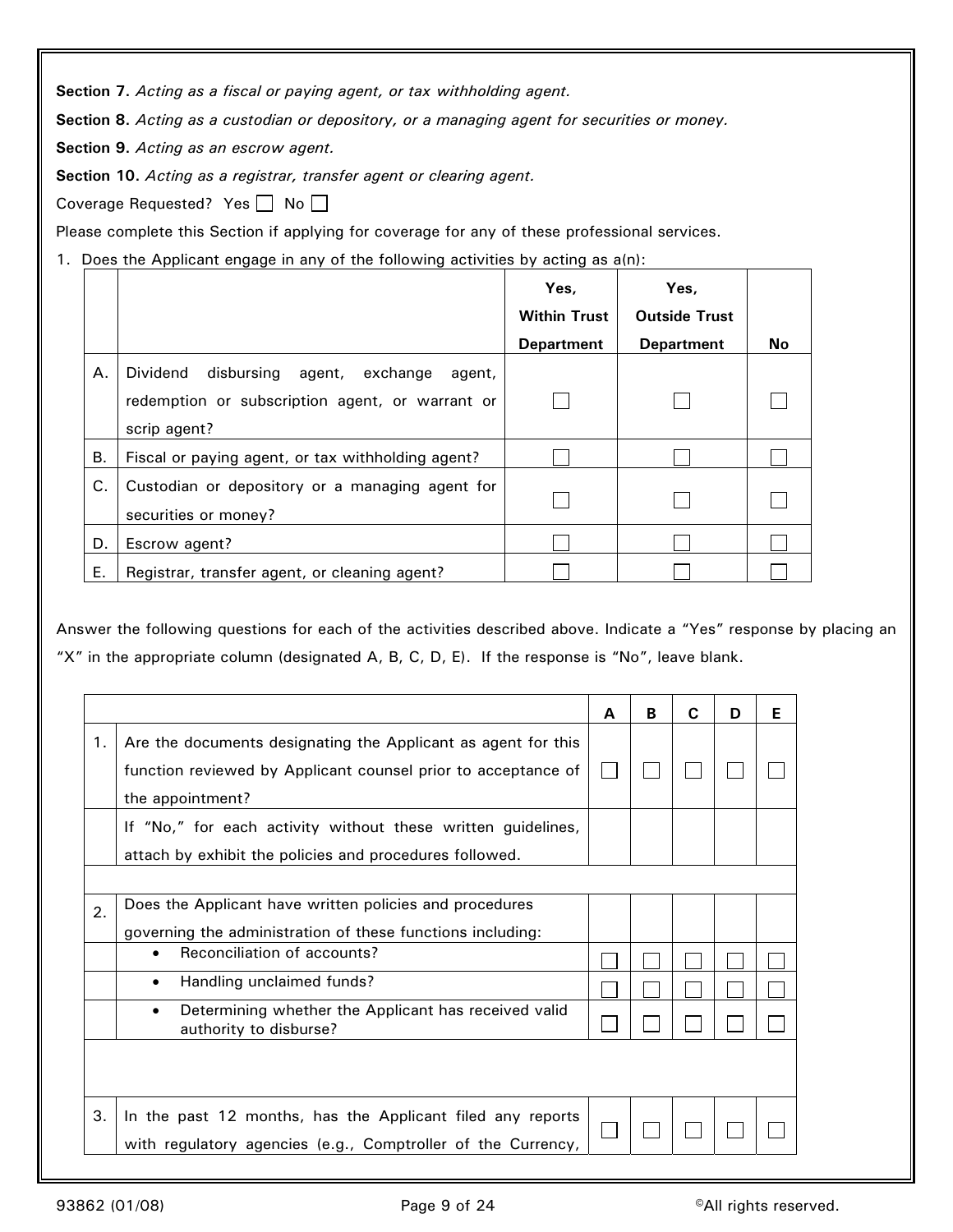|    | SEC) as required by law or regulation, because it was not able |                             |  |  |
|----|----------------------------------------------------------------|-----------------------------|--|--|
|    | to meet statutory or regulatory guidelines for the prompt      |                             |  |  |
|    | processing of payments, transfers, or other activities cited   |                             |  |  |
|    | above?                                                         |                             |  |  |
|    | If "Yes," provide details and a description of any corrective  |                             |  |  |
|    | actions for each activity marked "Yes."                        |                             |  |  |
| 4. | Does the Applicant maintain a separate clearing account for    |                             |  |  |
|    | each of these functions which clearly segregates clients'      | $\mathbf{I}$                |  |  |
|    | funds from the Applicant's own accounts?                       |                             |  |  |
|    | If "No," for each activity where this is not the case, please  |                             |  |  |
|    | provide by attachment the details of how these funds are       | $\mathcal{L}_{\mathcal{L}}$ |  |  |
|    | segregated from the Applicant's funds.                         |                             |  |  |
|    |                                                                |                             |  |  |
| 5. | (a) Is this service rendered under a contract?                 |                             |  |  |
|    | (b) If 5(a) is "Yes," please answer the following:             |                             |  |  |
|    | (1) Are all contracts approved by counsel?                     |                             |  |  |
|    | (2) Do all contracts provide indemnity and/or limitations to   |                             |  |  |
|    | the Applicant's liability?                                     |                             |  |  |
| 6. | List the total number of clients the Applicant provides each   |                             |  |  |
|    | service to outside of any Trust Department operated by the     |                             |  |  |
|    | Applicant.                                                     |                             |  |  |
|    |                                                                |                             |  |  |
| 7. | List the annual revenue values earned from each service by     |                             |  |  |
|    | the Applicant outside of any Trust Department operated by      |                             |  |  |
|    | the Applicant.                                                 |                             |  |  |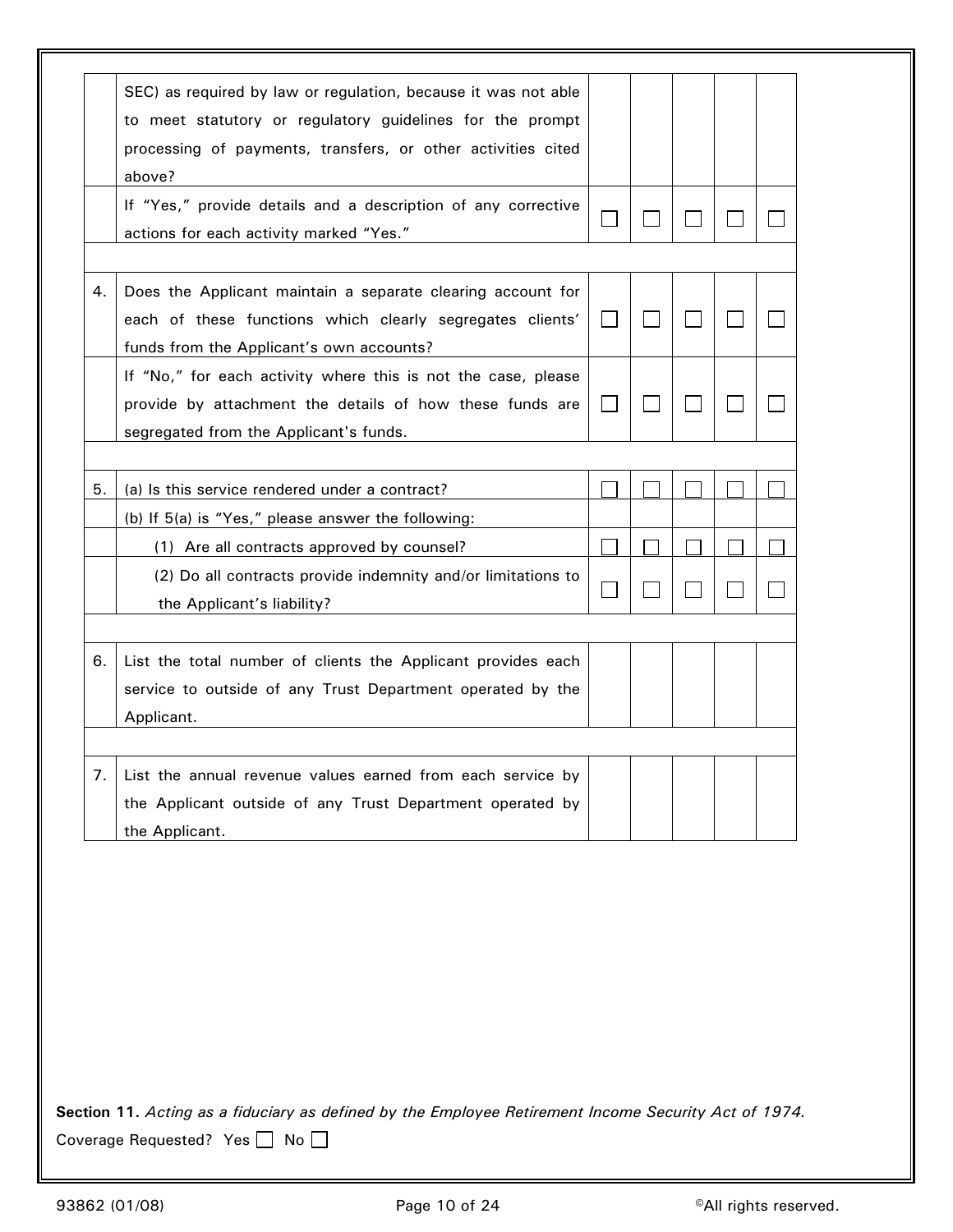Please complete this Section if applying for coverage for this professional service.

1. For each type of the following services offered outside of any Trust Department operated by the Applicant indicate the number of accounts, total assets, and size of largest account.

| <b>Type</b>             | <b>No. of Accounts</b> | <b>Total Assets</b> | <b>Size of Largest</b><br><b>Account</b> |
|-------------------------|------------------------|---------------------|------------------------------------------|
| <b>Pension Accounts</b> |                        |                     |                                          |
| 401K Plans              |                        |                     |                                          |
| <b>Thrift Plans</b>     |                        |                     |                                          |
| <b>ESOP</b>             |                        |                     |                                          |
| <b>Total</b>            |                        |                     |                                          |

2. What functions does the Applicant perform for these accounts?

| <b>Function</b>           | <b>Assets in Category</b> |
|---------------------------|---------------------------|
| Trustee                   | Ś                         |
| Plan Administrator        | s                         |
| Custodian                 | Ś                         |
| Record Keeper             | Ś                         |
| <b>Investment Advisor</b> | Ś                         |
| <b>Master Trustee</b>     | Ś                         |
| Other (please specify):   |                           |

3. What policies and procedures are followed for monitoring the performance of other companies/professionals who are involved with the account(s)? \_\_\_\_\_\_\_\_\_\_\_\_\_\_\_\_\_\_\_\_\_\_\_\_\_\_\_\_\_\_\_\_\_\_\_\_\_\_\_\_\_\_\_\_\_\_\_\_\_\_\_\_\_\_\_\_\_\_\_\_\_

4. Does the Applicant manage a special group of pooled funds for ERISA accounts? Yes  $\Box$  No  $\Box$ 

If "Yes," submit the last two annual reports for these funds.

5. Are any assets which the Applicant holds as an ERISA fiduciary invested outside North America?

Yes  $\Box$  No  $\Box$ 

If "Yes," indicate Applicant's role:

|                           | <b>Assets in Category</b> |
|---------------------------|---------------------------|
| Custodian                 |                           |
| <b>Investment Manager</b> |                           |

6. Are any of the accounts invested in mutual funds managed by other organizations? Yes  $\Box$  No  $\Box$ If "Yes," please indicate the funds, investment manager and asset size: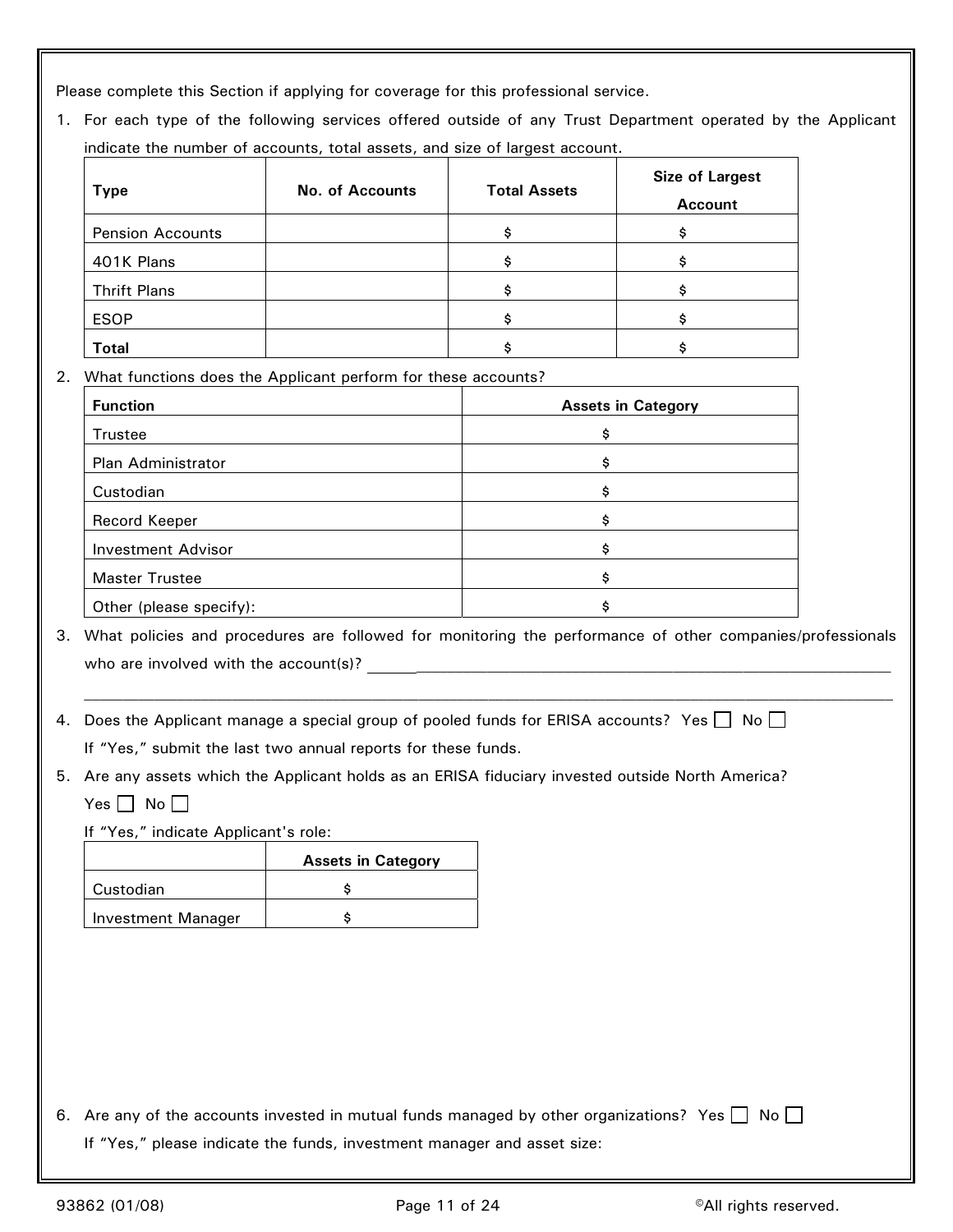|    | <b>Fund Name</b>                                                                                               | <b>Manager</b> |           | <b>Assets Invested</b> |                   |  |
|----|----------------------------------------------------------------------------------------------------------------|----------------|-----------|------------------------|-------------------|--|
|    |                                                                                                                |                |           | \$                     |                   |  |
|    |                                                                                                                |                |           | \$                     |                   |  |
|    |                                                                                                                |                |           | \$                     |                   |  |
|    |                                                                                                                |                |           | \$                     |                   |  |
|    | 7. Are ERISA accounts managed by a special unit? Yes   No                                                      |                |           |                        |                   |  |
|    | If "Yes," please indicate average years of experience of officers.                                             |                |           |                        |                   |  |
|    | 8. Is the unit subject to oversight by the Applicant's Trust Committee? Yes   No                               |                |           |                        |                   |  |
|    | If "No," please indicate the policies and procedures for oversight of the activities of the unit.              |                |           |                        |                   |  |
|    |                                                                                                                |                |           |                        |                   |  |
|    | 9. (a) Is this service rendered under a contract? Yes $\Box$ No $\Box$                                         |                |           |                        |                   |  |
|    | (b) If 9(a) is "Yes," please answer the following:                                                             |                |           |                        |                   |  |
|    | (1) Are all contracts approved by counsel? Yes $\Box$ No $\Box$                                                |                |           |                        |                   |  |
|    | (2) Do all contracts provide indemnity and/or limitations to the Applicant's liability? Yes $\Box$ No $\Box$   |                |           |                        |                   |  |
|    |                                                                                                                |                |           |                        |                   |  |
|    |                                                                                                                |                |           |                        |                   |  |
|    | (d) If 9(a), (b)(1) or (b)(2) are "No," please describe by addendum how the Applicant protects itself from     |                |           |                        |                   |  |
|    | liabilities.                                                                                                   |                |           |                        |                   |  |
|    |                                                                                                                |                |           |                        |                   |  |
|    | Section 12. Acting as a tax planner and/or tax preparer to trusts, estates and individuals.                    |                |           |                        |                   |  |
|    | Coverage Requested? Yes No                                                                                     |                |           |                        |                   |  |
|    | Please complete this Section if applying for coverage for this professional service.                           |                |           |                        |                   |  |
|    | 1. Indicate whether tax planning is provided for the following outside of any Trust Department operated by the |                |           |                        |                   |  |
|    | Applicant:                                                                                                     |                |           |                        |                   |  |
|    |                                                                                                                |                | Yes<br>No | # of Accounts          | <b>Total Fees</b> |  |
|    | <b>Trusts</b>                                                                                                  |                |           |                        | \$                |  |
|    | Estates                                                                                                        |                |           |                        | \$                |  |
|    | Individuals who are customers for other services                                                               |                |           |                        | \$                |  |
|    | Any individual not a customer for other services                                                               |                |           |                        | \$                |  |
| 2. | Indicate whether tax preparation is provided for the following outside of any Trust Department operated by the |                |           |                        |                   |  |
|    | Applicant:                                                                                                     |                |           |                        |                   |  |
|    |                                                                                                                |                | Yes<br>No | # of Accounts          | <b>Total Fees</b> |  |
|    | <b>Trusts</b>                                                                                                  |                |           |                        | \$                |  |
|    | Estates                                                                                                        |                |           |                        | \$                |  |
|    | Individuals who are customers for other services                                                               |                |           |                        | \$                |  |

3. If tax planning and preparation services are offered outside of the Trust Department, indicate the minimum education/experience requirements of staff: \_\_\_\_\_\_\_\_\_\_\_\_\_\_\_\_\_\_\_\_\_\_\_\_\_\_\_\_\_\_\_\_\_\_\_\_\_\_\_\_\_\_\_\_\_\_\_\_\_\_\_\_\_\_\_\_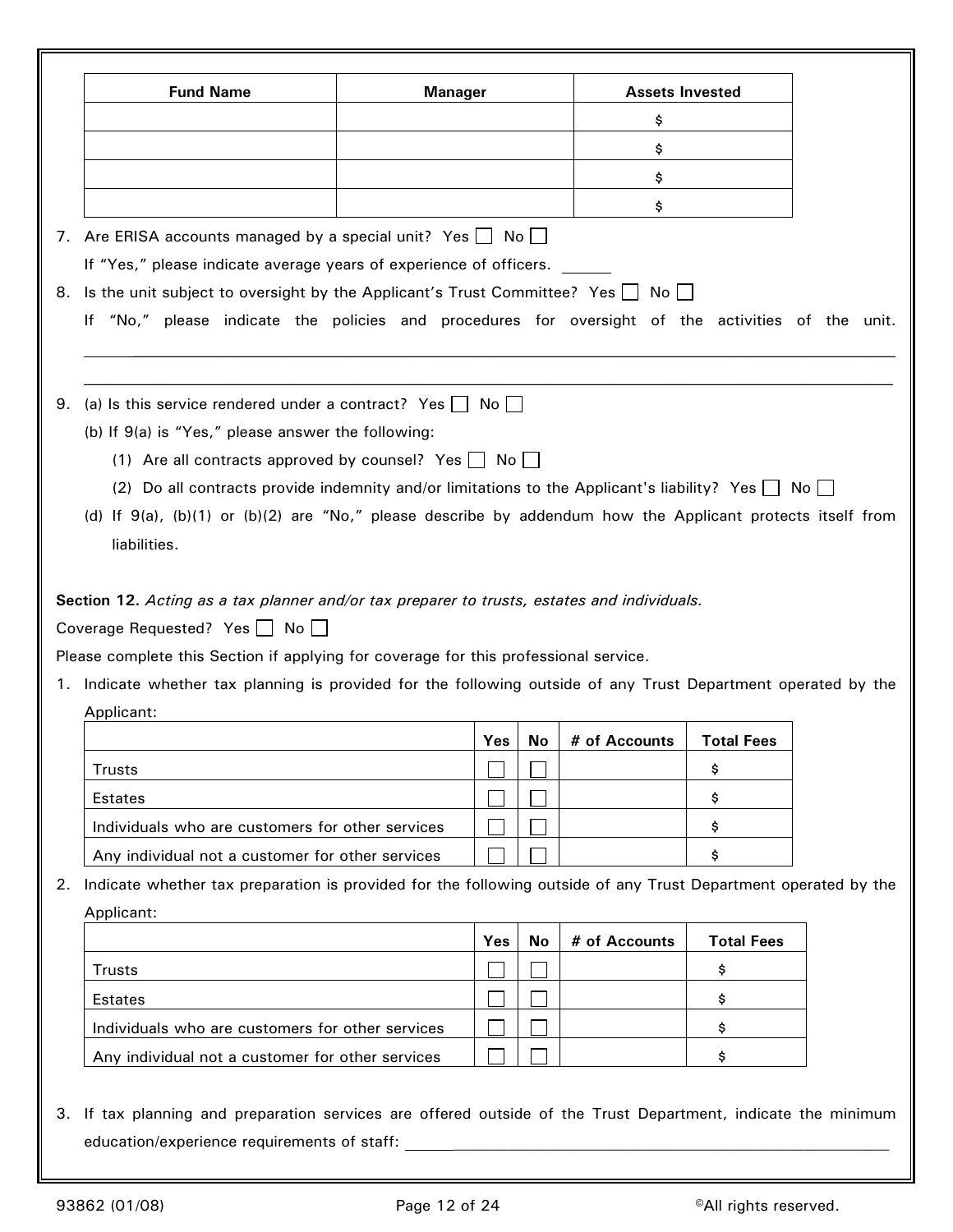4. Does the Applicant contract with third parties to provide tax planning and preparation for the Applicant's customers? Yes  $\Box$  No  $\Box$ 

 $\mathcal{L}_\text{max} = \mathcal{L}_\text{max} = \mathcal{L}_\text{max} = \mathcal{L}_\text{max} = \mathcal{L}_\text{max} = \mathcal{L}_\text{max} = \mathcal{L}_\text{max} = \mathcal{L}_\text{max} = \mathcal{L}_\text{max} = \mathcal{L}_\text{max} = \mathcal{L}_\text{max} = \mathcal{L}_\text{max} = \mathcal{L}_\text{max} = \mathcal{L}_\text{max} = \mathcal{L}_\text{max} = \mathcal{L}_\text{max} = \mathcal{L}_\text{max} = \mathcal{L}_\text{max} = \mathcal{$ 

 $\mathcal{L}_\text{max} = \mathcal{L}_\text{max} = \mathcal{L}_\text{max} = \mathcal{L}_\text{max} = \mathcal{L}_\text{max} = \mathcal{L}_\text{max} = \mathcal{L}_\text{max} = \mathcal{L}_\text{max} = \mathcal{L}_\text{max} = \mathcal{L}_\text{max} = \mathcal{L}_\text{max} = \mathcal{L}_\text{max} = \mathcal{L}_\text{max} = \mathcal{L}_\text{max} = \mathcal{L}_\text{max} = \mathcal{L}_\text{max} = \mathcal{L}_\text{max} = \mathcal{L}_\text{max} = \mathcal{$ 

If "Yes," please indicate the vendor and the services provided:

**Section 13.** *The servicing of any loan, lease or extension of credit including, but not limited to, record keeping, billing and disbursements of principal and interest, insurance premium and taxes, determination of the depreciation amounts for leased property (but not for projections of or an appraisal for residual value of leased property). Loans shall include all types of consumer or commercial lending activity including consumer finance, commercial finance, consumer banking and mortgage banking (including mortgage backed securities or other securities representing pooled assets) except financing for Leveraged Buy-Outs.*

Coverage Requested? Yes  $\Box$  No  $\Box$ 

Please complete this Section if applying for coverage for this professional service.

1. Please list types of loans and volume in each type:

| <b>Type</b>                     | Volume |
|---------------------------------|--------|
| All Securitized Loans           | Ŝ      |
| All Mortgages (non-securitized) | Ś      |
| <b>Other Consumer</b>           | \$     |
| <b>Other Commercial</b>         | Ś      |
| Other (please specify):         |        |
|                                 | \$     |
|                                 |        |

2. Please list types of leases and volume in each type:

| <b>Type</b>                 | Volume |
|-----------------------------|--------|
| <b>Commercial Equipment</b> | \$     |
| Marine                      | Ś      |
| <b>Real Estate</b>          | Ś      |
| Aviation                    | Ś      |
| Other (please specify):     | s      |
| <b>Total</b>                | Ś      |

3. (a) Is this service rendered under a contract? Yes  $\Box$  No  $\Box$ 

(b) If 3(a) is "Yes," please answer the following:

- (1) Are all contracts approved by counsel? Yes  $\Box$  No  $\Box$
- (2) Do all contracts provide indemnity and/or limitations to the Applicant's liability? Yes  $\Box$  No  $\Box$
- (c) What clauses do the Applicant's contracts contain to protect the Applicant from the errors of any loan originators or to hold harmless or indemnify it for actions taken in accordance with contract terms?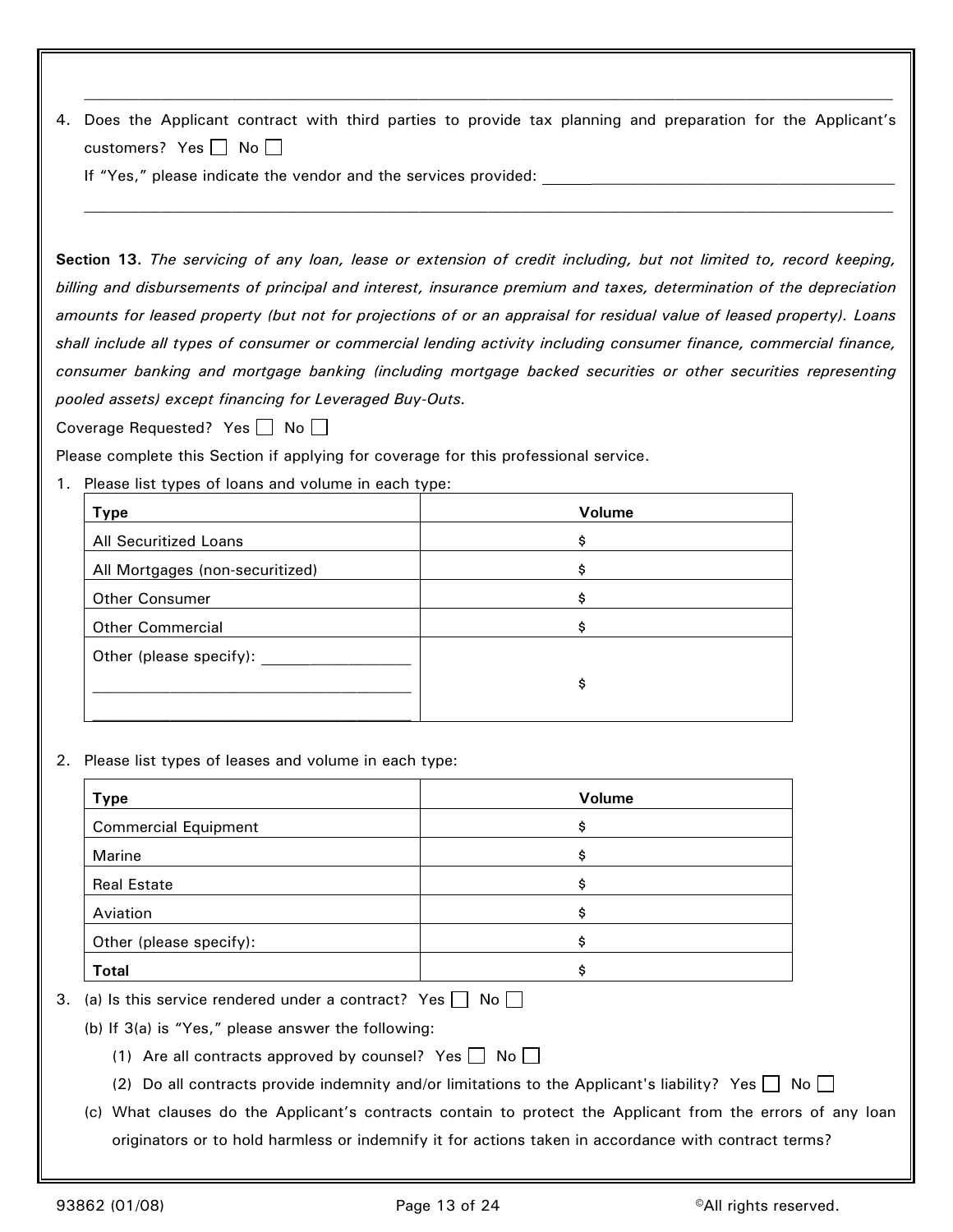| 4. |     |                                   |                                                                              |                                                  |             | When calculating the annual depreciation amounts for limited partners in lease arrangements, what methods          |   |   |  |
|----|-----|-----------------------------------|------------------------------------------------------------------------------|--------------------------------------------------|-------------|--------------------------------------------------------------------------------------------------------------------|---|---|--|
|    |     |                                   |                                                                              |                                                  |             | 5. Please describe, by addendum, any auditing procedures associated with this service.                             |   |   |  |
|    |     |                                   | Section 14. Acting as a securities broker/dealer for the account of others.  |                                                  |             |                                                                                                                    |   |   |  |
|    |     |                                   | Coverage Requested? Yes   No                                                 |                                                  |             |                                                                                                                    |   |   |  |
|    |     |                                   |                                                                              |                                                  |             | Please complete this Section if applying for coverage for this professional service.                               |   |   |  |
|    |     |                                   | 1. (a) Year Securities Broker was established: ______                        |                                                  |             |                                                                                                                    |   |   |  |
|    |     |                                   | (b) Number of Registered Representatives:                                    |                                                  |             |                                                                                                                    |   |   |  |
|    |     |                                   | (c) Total annual revenue from brokerage commissions: ______                  |                                                  |             |                                                                                                                    |   |   |  |
|    |     |                                   | (d) Average daily trading volume:                                            |                                                  |             |                                                                                                                    |   |   |  |
|    |     |                                   | (e) Average daily trading volume per account:                                |                                                  |             |                                                                                                                    |   |   |  |
|    |     |                                   | (f) Highest trading volume anyone day in past 12 months:                     |                                                  |             |                                                                                                                    |   |   |  |
|    |     |                                   |                                                                              |                                                  |             | (g) Does the Applicant's Brokerage Department offer margin account? Yes $\Box$ No $\Box$                           |   |   |  |
|    |     |                                   | State percentage of volume: %                                                |                                                  |             |                                                                                                                    |   |   |  |
| 2. |     |                                   | What percentage of accounts are:                                             |                                                  |             |                                                                                                                    |   |   |  |
|    |     | Individual<br>%<br>%<br>Corporate |                                                                              |                                                  |             |                                                                                                                    |   |   |  |
|    |     | Institutional                     | %                                                                            |                                                  |             | Others (please specify:                                                                                            | % |   |  |
| З. |     |                                   | (a) Give number of complaints received in the past three years:              |                                                  |             |                                                                                                                    |   |   |  |
|    |     |                                   | (b) How many were unresolved after 60 days: _____                            |                                                  |             |                                                                                                                    |   |   |  |
|    |     |                                   | 4. State percent of revenues which are derived from the following:           |                                                  |             |                                                                                                                    |   |   |  |
|    | (a) | <b>Listed Stocks</b>              |                                                                              | $\%$                                             | (h)         | <b>International Securities</b><br>(non-domestic stock exchange)                                                   |   | % |  |
|    | (b) | <b>Unlisted Stock</b>             |                                                                              | $\%$                                             | (i)         | <b>Mutual Funds</b>                                                                                                |   | % |  |
|    | (c) | <b>Bonds</b>                      |                                                                              |                                                  | $\%$<br>(i) | <b>Limited Partnerships</b>                                                                                        |   | % |  |
|    | (d) |                                   | Unregistered Stocks or Bonds                                                 |                                                  | $\%$<br>(k) | <b>Direct Private Placements</b>                                                                                   |   | % |  |
|    | (e) | <b>Commercial Paper</b>           |                                                                              | %<br>%<br><b>Market Making/Specialist</b><br>(1) |             |                                                                                                                    |   |   |  |
|    | (f) | <b>Options Contracts</b>          |                                                                              |                                                  | %<br>(m)    | Underwriting                                                                                                       |   | % |  |
|    | (g) | <b>Commodity Futures</b>          |                                                                              | %                                                | (n)         | Other (please specify):                                                                                            |   | % |  |
| 5. |     |                                   | (a) Does the Brokerage Department clear its own trades? Yes $\Box$ No $\Box$ |                                                  |             |                                                                                                                    |   |   |  |
|    |     |                                   | (b) If "No," indicate the name of the broker or clearing agent used:         |                                                  |             |                                                                                                                    |   |   |  |
|    |     |                                   | (c) Is the selection reviewed annually? Yes $\Box$ No $\Box$                 |                                                  |             |                                                                                                                    |   |   |  |
|    |     |                                   |                                                                              |                                                  |             | (d) Is there a hold harmless clause in the contract with the broker or clearing agent to protect the Applicant for |   |   |  |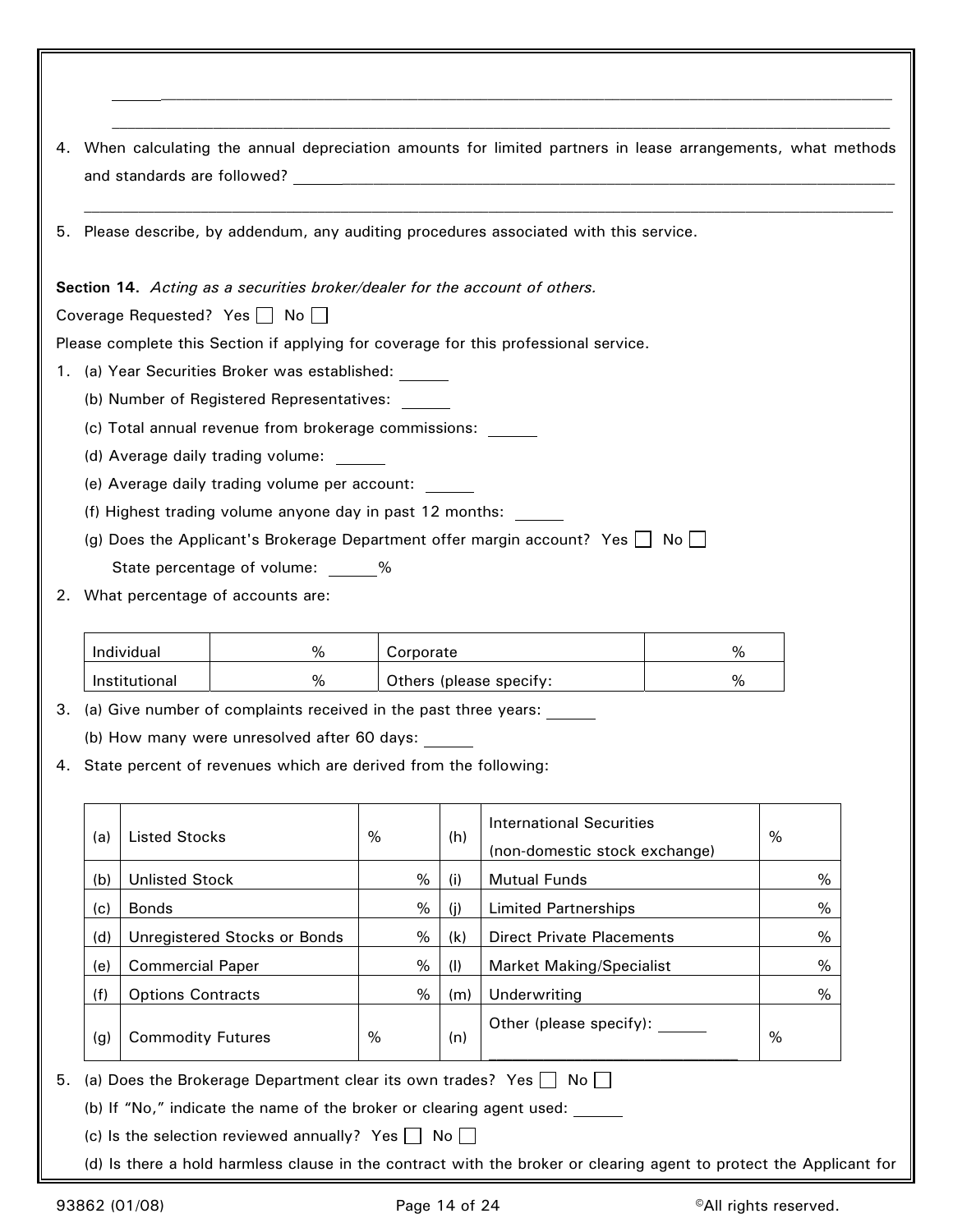| 6.<br>$\mathcal{L}$ . | improperly executed trades? Yes $\Box$ No $\Box$<br>(a) Do clients sign a written brokerage contract with the Applicant's Brokerage Department? Yes $\Box$ No<br>(b) Does the contract contain an arbitration agreement? Yes $\Box$ No $\Box$<br>(c) If the operation is a discount brokerage, does the contract or other literature given to clients clearly define<br>the Bank's responsibility and specifically indicate that no investment advice is to be given? Yes $\Box$ No $\Box$<br>Please describe any auditing procedures associated with this service by addendum. |  |  |  |  |
|-----------------------|---------------------------------------------------------------------------------------------------------------------------------------------------------------------------------------------------------------------------------------------------------------------------------------------------------------------------------------------------------------------------------------------------------------------------------------------------------------------------------------------------------------------------------------------------------------------------------|--|--|--|--|
|                       | Section 15. Sale of Municipal General Obligation Bonds with an rating of A + or better by Standard & Poor's or A1                                                                                                                                                                                                                                                                                                                                                                                                                                                               |  |  |  |  |
|                       | or better by Moody's Investors Services at the time of issuance.                                                                                                                                                                                                                                                                                                                                                                                                                                                                                                                |  |  |  |  |
|                       | Coverage Requested? Yes □ No                                                                                                                                                                                                                                                                                                                                                                                                                                                                                                                                                    |  |  |  |  |
|                       | Please complete this Section if applying for coverage for this professional service.                                                                                                                                                                                                                                                                                                                                                                                                                                                                                            |  |  |  |  |
| 1.                    | Please provide the following information:                                                                                                                                                                                                                                                                                                                                                                                                                                                                                                                                       |  |  |  |  |
|                       | Number of Issues Sold in Past 12 Months                                                                                                                                                                                                                                                                                                                                                                                                                                                                                                                                         |  |  |  |  |
|                       | Total Volume Sold in Past 12 Months<br>\$                                                                                                                                                                                                                                                                                                                                                                                                                                                                                                                                       |  |  |  |  |
|                       | Size of Largest Issue Sold<br>\$                                                                                                                                                                                                                                                                                                                                                                                                                                                                                                                                                |  |  |  |  |
| 2.                    | Does the Applicant actively recommend these bonds to its clients for investment purposes? Yes $\Box$ No $\Box$                                                                                                                                                                                                                                                                                                                                                                                                                                                                  |  |  |  |  |
|                       | Please describe the Applicant's marketing policies and procedures:                                                                                                                                                                                                                                                                                                                                                                                                                                                                                                              |  |  |  |  |
| 3.                    | Are offering statements made available to potential purchasers? Yes $\Box$ No $\Box$<br>(a) If "Yes," does the Applicant require offering statements to be prepared by attorneys? Yes $\Box$ No $\Box$<br>If "Yes," please describe what criteria are used to select the attorney: ___________________________                                                                                                                                                                                                                                                                  |  |  |  |  |
|                       | (b) If "Yes," does the Applicant require offering statements to include financial statements prepared by CPA's?<br>$Yes \Box No \Box$                                                                                                                                                                                                                                                                                                                                                                                                                                           |  |  |  |  |
|                       | 4. Does the Applicant have minimum financial requirements for groups or individuals to whom it will sell bonds?<br>Yes $\Box$ No $\Box$                                                                                                                                                                                                                                                                                                                                                                                                                                         |  |  |  |  |
| 5.                    | (a) Is this service rendered under a contract? Yes $\Box$ No $\Box$<br>(b) If 5(a) is "Yes," please answer the following:<br>(1) Are all contracts approved by counsel? Yes $\Box$ No $\Box$<br>(2) Do all contracts provide indemnity and/or limitations to the Applicant's liability? Yes $\Box$ No $\Box$<br>(c) If 5(a), (b)(1) or (b)(2) are "No," please describe by addendum how the Applicant protects itself from                                                                                                                                                      |  |  |  |  |
|                       | liabilities.<br>Section 16. Acting as an investment advisor and/or financial advisor and/or economic advisor and/or investment                                                                                                                                                                                                                                                                                                                                                                                                                                                  |  |  |  |  |
|                       | manager (unless acting as an Investment Advisor to Investment Companies, as each is defined in the Investment                                                                                                                                                                                                                                                                                                                                                                                                                                                                   |  |  |  |  |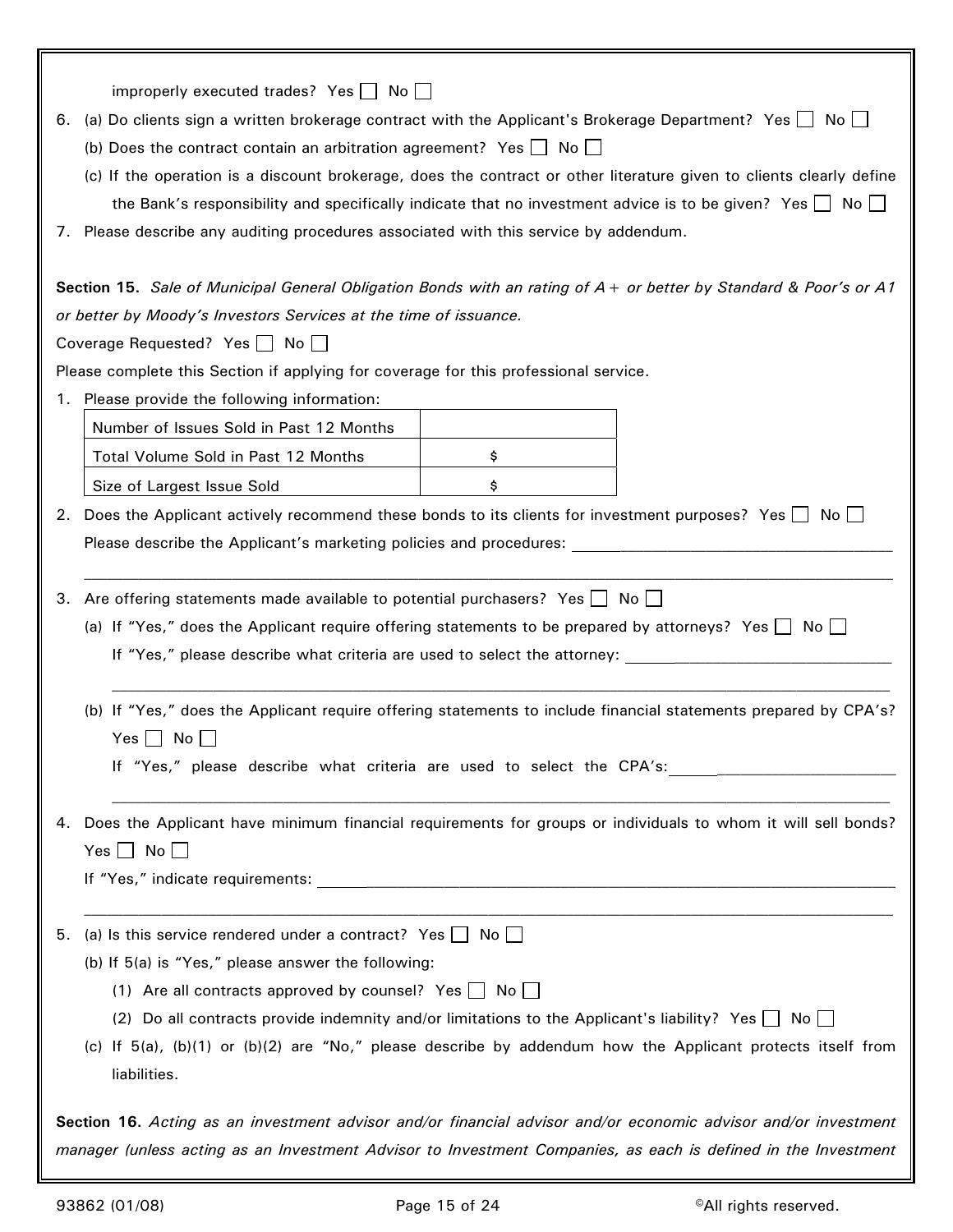|                                                                                                                     |                              | Company Act of 1940) pursuant to a written contract defining the scope of such advice and/or services and the              |     |  |    |  |  |  |
|---------------------------------------------------------------------------------------------------------------------|------------------------------|----------------------------------------------------------------------------------------------------------------------------|-----|--|----|--|--|--|
| compensation to be paid therefore, provided that these services are not rendered in the Insured's trust department. |                              |                                                                                                                            |     |  |    |  |  |  |
|                                                                                                                     | Coverage Requested? Yes   No |                                                                                                                            |     |  |    |  |  |  |
|                                                                                                                     |                              | Please complete this Section if applying for coverage for this professional service.                                       |     |  |    |  |  |  |
| А.                                                                                                                  |                              | INVESTMENT ADVISOR/INVESTMENT MANAGER                                                                                      |     |  |    |  |  |  |
|                                                                                                                     |                              | 1. Indicate the number of customers or accounts for which investment advice is provided outside of any Trust               |     |  |    |  |  |  |
|                                                                                                                     |                              | Department operated by the Applicant.                                                                                      |     |  |    |  |  |  |
|                                                                                                                     |                              | (a) What is the total value of the assets for which investment advice is provided?                                         |     |  |    |  |  |  |
|                                                                                                                     |                              | (b) What is the value of the largest account?                                                                              |     |  |    |  |  |  |
|                                                                                                                     |                              | (c) What are the total fees earned by this service?                                                                        |     |  |    |  |  |  |
|                                                                                                                     | 2.                           | Are services provided for:                                                                                                 |     |  |    |  |  |  |
|                                                                                                                     |                              |                                                                                                                            | Yes |  | No |  |  |  |
|                                                                                                                     |                              | Individuals                                                                                                                |     |  |    |  |  |  |
|                                                                                                                     |                              | Corporations                                                                                                               |     |  |    |  |  |  |
|                                                                                                                     |                              | <b>Charitable Institutions</b>                                                                                             |     |  |    |  |  |  |
|                                                                                                                     |                              | Other (please specify):                                                                                                    |     |  |    |  |  |  |
|                                                                                                                     | З.                           | Are there established criteria for identifying individual customers for whom investment advisory services                  |     |  |    |  |  |  |
|                                                                                                                     |                              | will be provided (e.g., income level, net worth)? Yes $\Box$ No $\Box$                                                     |     |  |    |  |  |  |
|                                                                                                                     | 4.                           | Do customers complete a questionnaire or other written document which clearly identifies and states the                    |     |  |    |  |  |  |
|                                                                                                                     |                              | customer's investment objectives? Yes   No                                                                                 |     |  |    |  |  |  |
|                                                                                                                     | 5.                           | Does the Applicant recommend investments areas other than commonly traded securities? Yes $\Box$ No                        |     |  |    |  |  |  |
|                                                                                                                     |                              | If "Yes," please describe the specialty area, state its percentage of total investment assets, objectives of               |     |  |    |  |  |  |
|                                                                                                                     |                              | investment, and geographic location if applicable, by addendum.                                                            |     |  |    |  |  |  |
|                                                                                                                     | 6.                           | (a) Is this service rendered under a contract? Yes $\Box$ No $\Box$                                                        |     |  |    |  |  |  |
|                                                                                                                     |                              | (b) If $6(a)$ is "Yes," please answer the following:                                                                       |     |  |    |  |  |  |
|                                                                                                                     |                              | (1) Are all contracts approved by counsel? Yes $\Box$ No $\Box$                                                            |     |  |    |  |  |  |
|                                                                                                                     |                              | (2) Do all contracts provide indemnity and/or limitations to the Applicant's liability? Yes $\Box$ No $\Box$               |     |  |    |  |  |  |
|                                                                                                                     |                              | (c) If 6(a), (b)(1) or (b)(2) are "No," please describe by addendum how the Applicant protects itself from<br>liabilities. |     |  |    |  |  |  |
|                                                                                                                     | 7.                           | Please describe professional qualifications of individuals involved in the provision of this service.                      |     |  |    |  |  |  |
|                                                                                                                     |                              |                                                                                                                            |     |  |    |  |  |  |
|                                                                                                                     |                              |                                                                                                                            |     |  |    |  |  |  |
| В.                                                                                                                  |                              | FINANCIAL AND/OR ECONOMIC ADVISOR                                                                                          |     |  |    |  |  |  |
|                                                                                                                     |                              | 1. Does the Applicant have an economic forecasting department? Yes $\Box$ No $\Box$                                        |     |  |    |  |  |  |
|                                                                                                                     |                              | If "Yes," please describe the qualifications of its principal managers and/or officers:                                    |     |  |    |  |  |  |
|                                                                                                                     |                              |                                                                                                                            |     |  |    |  |  |  |
|                                                                                                                     | 2.                           | How many projects involving economic or financial advice did this department conduct for a fee last year?                  |     |  |    |  |  |  |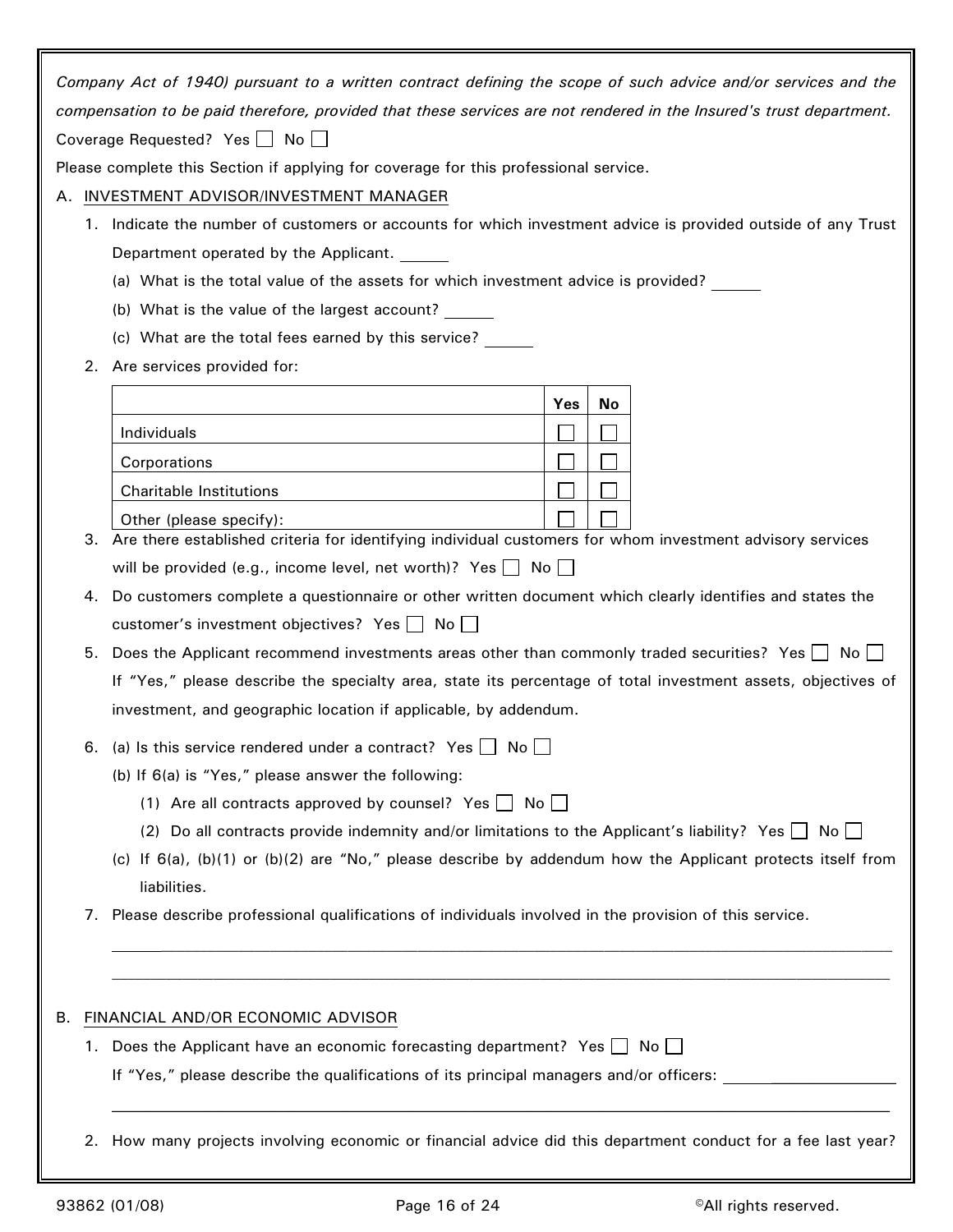|    | What was the total fee income generated from these activities during the year?                                                                           |
|----|----------------------------------------------------------------------------------------------------------------------------------------------------------|
|    | 3. Please describe, by addendum, the types of financial and economic advisory projects performed for<br>commercial clients.                              |
| 4. | (a) Is this service rendered under a contract? Yes $\Box$ No $\Box$                                                                                      |
|    | (b) If 4(a) is "Yes," please answer the following:                                                                                                       |
|    | (1) Are all contracts approved by counsel? Yes $\Box$ No $\Box$                                                                                          |
|    | (2) Do all contracts provide indemnity and/or limitations to the Applicant's liability? Yes $\Box$ No $\Box$                                             |
|    | (c) If $4(a)$ , (b)(1) or (b)(2) are "No," please describe by addendum how the Applicant protects itself from<br>liabilities.                            |
| 5. | Please describe professional qualifications of individuals involved in the provision of this service.                                                    |
|    |                                                                                                                                                          |
|    | Section 17. Acting as a consumer financial planner to individuals.                                                                                       |
|    | Coverage Requested? Yes $\Box$ No $\Box$                                                                                                                 |
|    | Please complete this Section if applying for coverage for this professional service.                                                                     |
|    | 1. Indicate the number of financial plans completed in the past 12 months outside of any Trust Department                                                |
|    | operated by the Applicant.                                                                                                                               |
|    | 2. Do all financial planners have professional certifications such as CFP, CFA or equivalent training and<br>experience? Yes $\Box$ No $\Box$            |
|    | 3. Does the Applicant purchase financial planning services from an outside firm? Yes No                                                                  |
|    | If "Yes," do the principals of the firm have professional certifications such as CFP, CFA or equivalent training<br>and experience? Yes $\Box$ No $\Box$ |
|    | 4. Does the Applicant utilize a purchased computerized planning model? Yes $\Box$ No $\Box$                                                              |
|    | If "Yes," indicate the vendor of the computer model utilized and the model's name:<br><u> 1980 - John Stein, mars and de Brandenberg (b. 1980)</u>       |
|    |                                                                                                                                                          |
|    | 6. (a) Is this service rendered under a contract? Yes No                                                                                                 |
|    | (b) If 6(a) is "Yes," please answer the following:                                                                                                       |
|    | (1) Are all contracts approved by counsel? Yes $\Box$ No $\Box$                                                                                          |
|    | (2) Do all contracts provide indemnity and/or limitations to the Applicant's liability? Yes $\Box$ No $\Box$                                             |
|    | (c) If 6(a), (b)(1) or (b)(2) are "No," please describe by addendum how the Applicant protects itself from<br>liabilities.                               |
|    | Section 18. Acting as a wire transfer agent.                                                                                                             |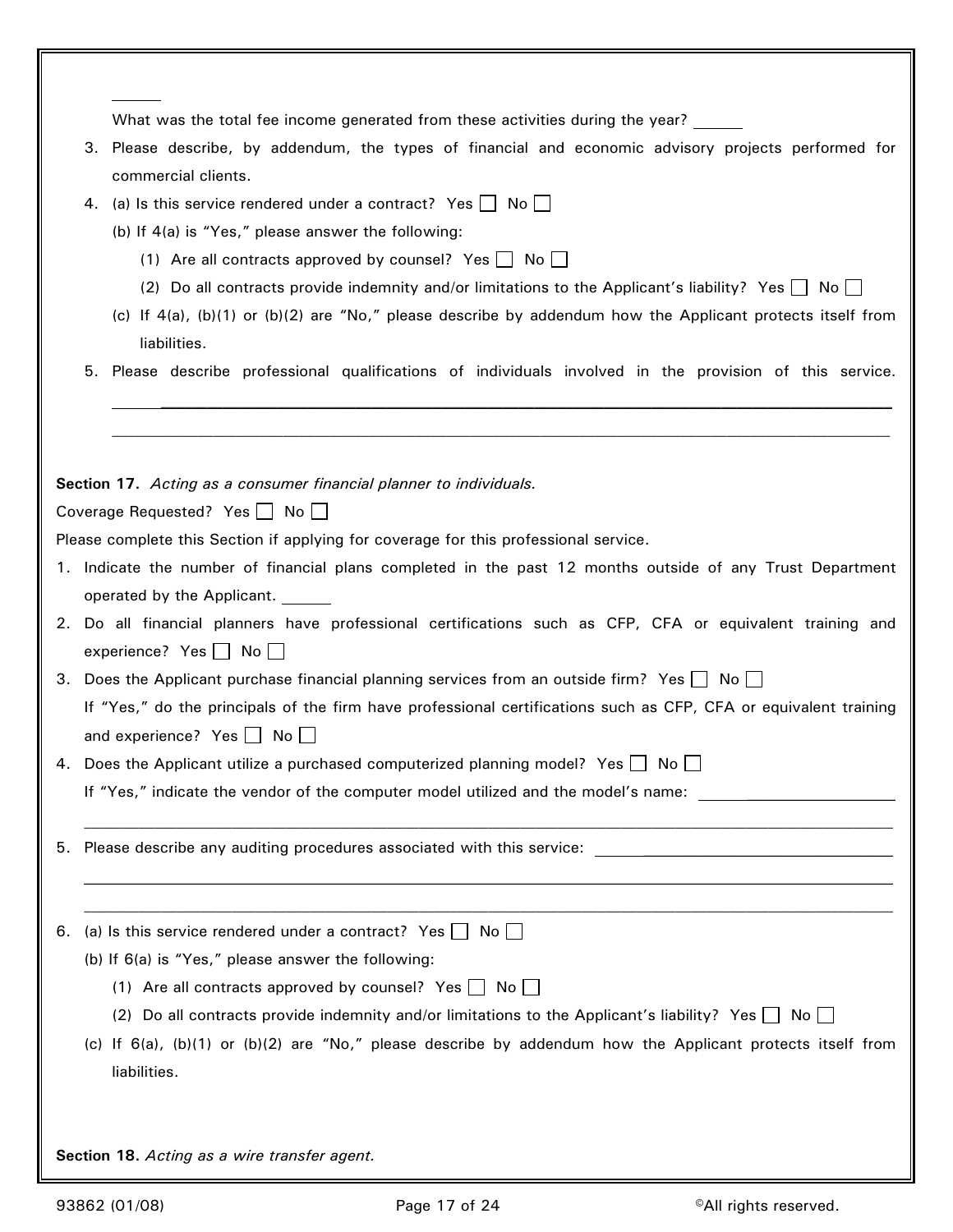| Coverage Requested? Yes No                                                                                               |
|--------------------------------------------------------------------------------------------------------------------------|
| Please complete this Section if applying for coverage for this professional service.                                     |
| 1. Please provide the following information about the Applicant's wire transfer services:                                |
| Number of Customers:                                                                                                     |
| Average Daily Volume:<br>\$                                                                                              |
| <b>Typical Highest Dollar Amount:</b><br>\$                                                                              |
| \$<br><b>Typical Average Dollar Amount:</b>                                                                              |
| 2. Does the Wire Transfer Department maintain customer authorization records which list the individuals in a             |
| customer's firm who are approved for wire transfer along with the amounts authorized? Yes $\Box$ No $\Box$               |
| Does the Wire Transfer Department utilize tape recorded conversation verification procedures? Yes $\Box$ No $\Box$<br>З. |
| Does the Wire Transfer Department utilize second person call-back verification procedures? Yes $\Box$ No $\Box$<br>4.    |
| Does the Applicant set internal wire transfer authorization levels? Yes $\Box$ No $\Box$<br>5.                           |
|                                                                                                                          |
| Section 19. Accounting, net asset valuation or transfer services for mutual funds that are Open-End Investment           |
| Companies as registered with the Securities and Exchange Commission under the Investment Company Act of                  |
| 1940. Coverage Requested? Yes No                                                                                         |
| Please complete this Section if applying for coverage for this professional service.                                     |
| Indicate the number of mutual funds that are open-end investment companies as defined by the Investment<br>1.            |
| Company Act of 1940 for which services are provided outside of any Trust Department operated by the                      |
| Applicant.                                                                                                               |
| (a) What is the total market value of the assets of these funds?                                                         |
| (b) What is the value of the assets in the largest fund?                                                                 |
| (c) What is the asset value in all funds invested outside of North America?                                              |
| 2. Which of the following services does the Applicant provide?                                                           |
| Yes<br>No                                                                                                                |
| Accounting                                                                                                               |
| Valuation                                                                                                                |
| <b>Transfer Services</b>                                                                                                 |
| <b>Custody of Securities</b>                                                                                             |
| Does the Applicant staff a separate servicing unit for Mutual Funds? Yes $\Box$ No $\Box$<br>З.                          |
| If "No," please identify what servicing units the specified services listed above are provided from:                     |
|                                                                                                                          |
|                                                                                                                          |
| Please describe, by addendum, any auditing procedures associated with these services.<br>4.                              |
| (a) Is this service rendered under a contract? Yes $\Box$ No $\Box$<br>5.                                                |
| (b) If 5(a) is "Yes," please answer the following:                                                                       |
| (1) Are all contracts approved by counsel? Yes $\Box$<br>Noll                                                            |
| (2) Do all contracts provide indemnity and/or limitations to the Applicant's liability? Yes $\Box$ No $\Box$             |
| (c) If $5(a)$ , (b)(1) or (b)(2) are "No," please describe by addendum how the Applicant protects itself from            |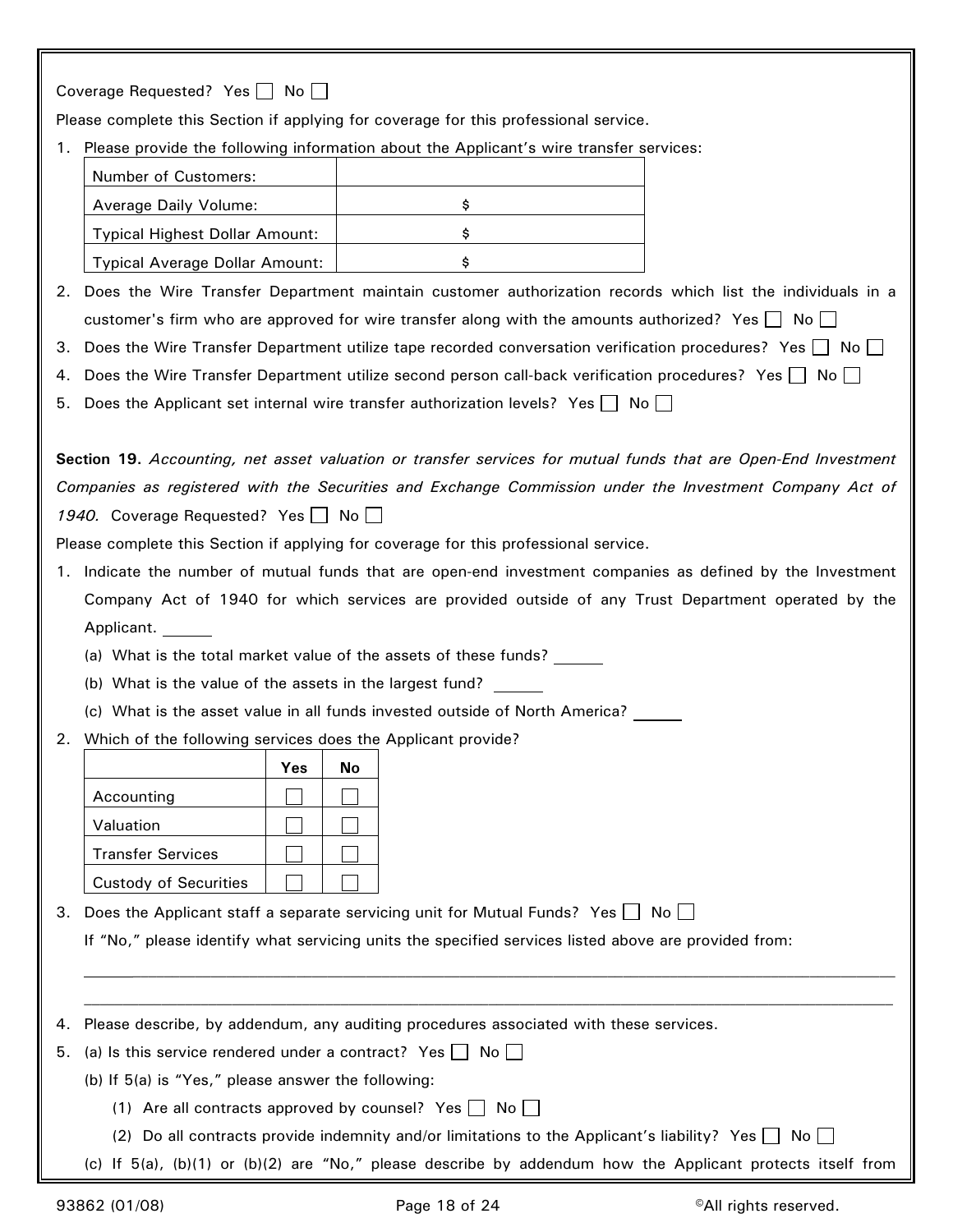|  | liabilities. |  |
|--|--------------|--|
|  |              |  |

**Section 20.** *Acting as a notary public.*

Coverage Requested? Yes  $\Box$  No  $\Box$ 

Please complete this Section if applying for coverage for this professional service.

1. Indicate which of the following services are provided:

|                                       | <b>Yes</b> | N٥ |
|---------------------------------------|------------|----|
| Services only for Applicant customers |            |    |
| Services for the public               |            |    |

- 2. Does the Applicant have policies or procedures which govern the action of their notaries? Yes  $\Box$  No  $\Box$
- 3. Is this service provided in Canada? Yes  $\Box$  No  $\Box$

**Section 21.** *Acting as a real estate broker or agent or real estate appraiser and/or managing real or personal property for others (other than Real Estate Investment Trust Management).*

Coverage Requested? Yes  $\Box$  No  $\Box$ 

Please complete this Section if applying for coverage for this professional service.

- 1. Please indicate the functions performed and volume/income:
	- (a) Broker or Agent: Yes  $\Box$  No  $\Box$

If "Yes," provide the following information for the last year:

|                         | Number of              |                    | <b>Total</b>       |
|-------------------------|------------------------|--------------------|--------------------|
|                         | <b>Properties Sold</b> | <b>Total Value</b> | <b>Commissions</b> |
| Commercial              |                        |                    |                    |
| Residential             |                        |                    |                    |
| Other (please specify): |                        |                    |                    |
| <b>Totals</b>           |                        |                    |                    |

Number of employees who are licensed as brokers/agents:

(b) Real Estate Appraiser: Yes  $\Box$  No  $\Box$ 

If "Yes," provide the following information for the last year:

|                        | <b>Number of Appraisals</b> | Fee Income |
|------------------------|-----------------------------|------------|
| Commercial             |                             |            |
| Residential            |                             |            |
| Other(please specify): |                             |            |
| <b>Totals</b>          |                             |            |

Number of employees acting as real estate appraisers:

(1) Are all real estate appraisers required to obtain professional certification and belong to professional associations for appraisers? Yes  $\Box$  No  $\Box$ 

If "Yes," indicate the certifications and professional associations: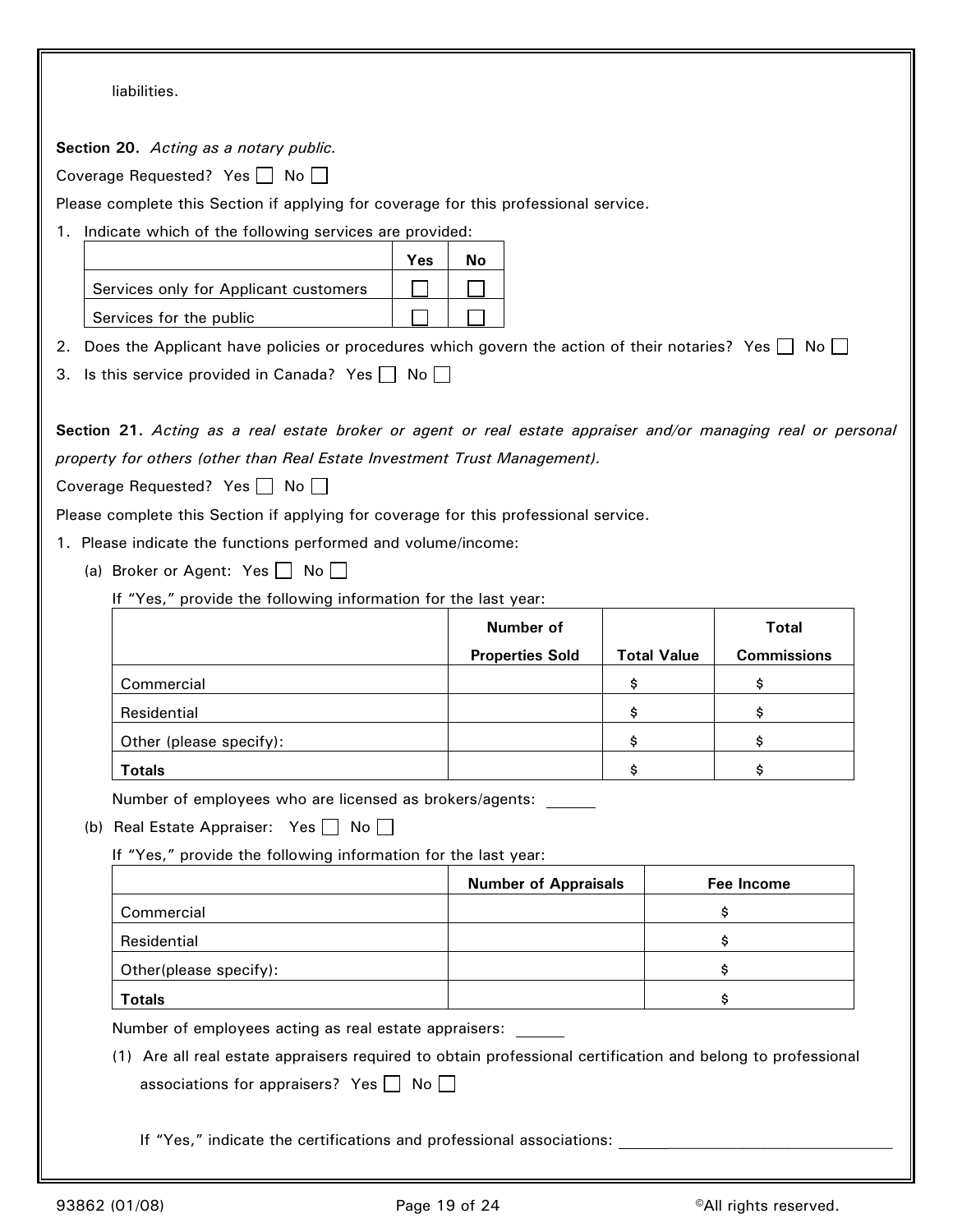| If "Yes," provide the following:                                                                                                                                                                                                                                                                                                                                                   |                                                  |    |                                 |                           |
|------------------------------------------------------------------------------------------------------------------------------------------------------------------------------------------------------------------------------------------------------------------------------------------------------------------------------------------------------------------------------------|--------------------------------------------------|----|---------------------------------|---------------------------|
|                                                                                                                                                                                                                                                                                                                                                                                    | Number of<br><b>Properties</b><br><b>Managed</b> |    | <b>Estimated Total</b><br>Value | <b>Management</b><br>Fees |
| Commercial                                                                                                                                                                                                                                                                                                                                                                         |                                                  |    | \$                              | \$                        |
| Residential                                                                                                                                                                                                                                                                                                                                                                        |                                                  |    | \$                              | \$                        |
| Other(please specify):                                                                                                                                                                                                                                                                                                                                                             |                                                  |    | \$                              | \$                        |
| <b>Totals</b>                                                                                                                                                                                                                                                                                                                                                                      |                                                  |    | \$                              | \$                        |
| If "No," please explain policies and procedures:<br>(2) Does the Applicant require a hazardous waste survey before accepting appointment as manager of<br>properties? Yes $\Box$ No $\Box$<br>If "No," please explain policies and procedures:                                                                                                                                     |                                                  |    |                                 |                           |
| (3) Does the Applicant have policies and procedures for its management of properties? Yes $\Box$ No $\Box$<br>If "Yes," are there specific guidelines regarding the maintenance of insurance on managed properties?<br>Yes $\Box$ No $\Box$<br>Section 22. Acting as an insurance agent or broker, or otherwise rendering advice or recommendations regarding<br><i>insurance.</i> |                                                  |    |                                 |                           |
|                                                                                                                                                                                                                                                                                                                                                                                    |                                                  |    |                                 |                           |
|                                                                                                                                                                                                                                                                                                                                                                                    |                                                  |    |                                 |                           |
|                                                                                                                                                                                                                                                                                                                                                                                    |                                                  |    |                                 |                           |
| Coverage Requested? Yes □ No □<br>Please complete this Section if applying for coverage for this professional service.<br>Indicate the types of insurance which the Applicant currently offers and the volume of each line during the last<br>twelve (12) months:                                                                                                                  |                                                  |    |                                 |                           |
|                                                                                                                                                                                                                                                                                                                                                                                    |                                                  |    | 12 Month                        | Income                    |
|                                                                                                                                                                                                                                                                                                                                                                                    | Yes                                              | No | Volume                          |                           |
|                                                                                                                                                                                                                                                                                                                                                                                    |                                                  |    |                                 | \$                        |
|                                                                                                                                                                                                                                                                                                                                                                                    |                                                  |    |                                 | \$                        |
|                                                                                                                                                                                                                                                                                                                                                                                    |                                                  |    |                                 | \$                        |
|                                                                                                                                                                                                                                                                                                                                                                                    |                                                  |    |                                 | \$                        |
| <b>Type</b><br>Credit Life<br>Marine<br>Aviation<br>Other Life<br>Property and Casualty<br><b>Health and Disability</b>                                                                                                                                                                                                                                                            |                                                  |    |                                 | \$<br>\$                  |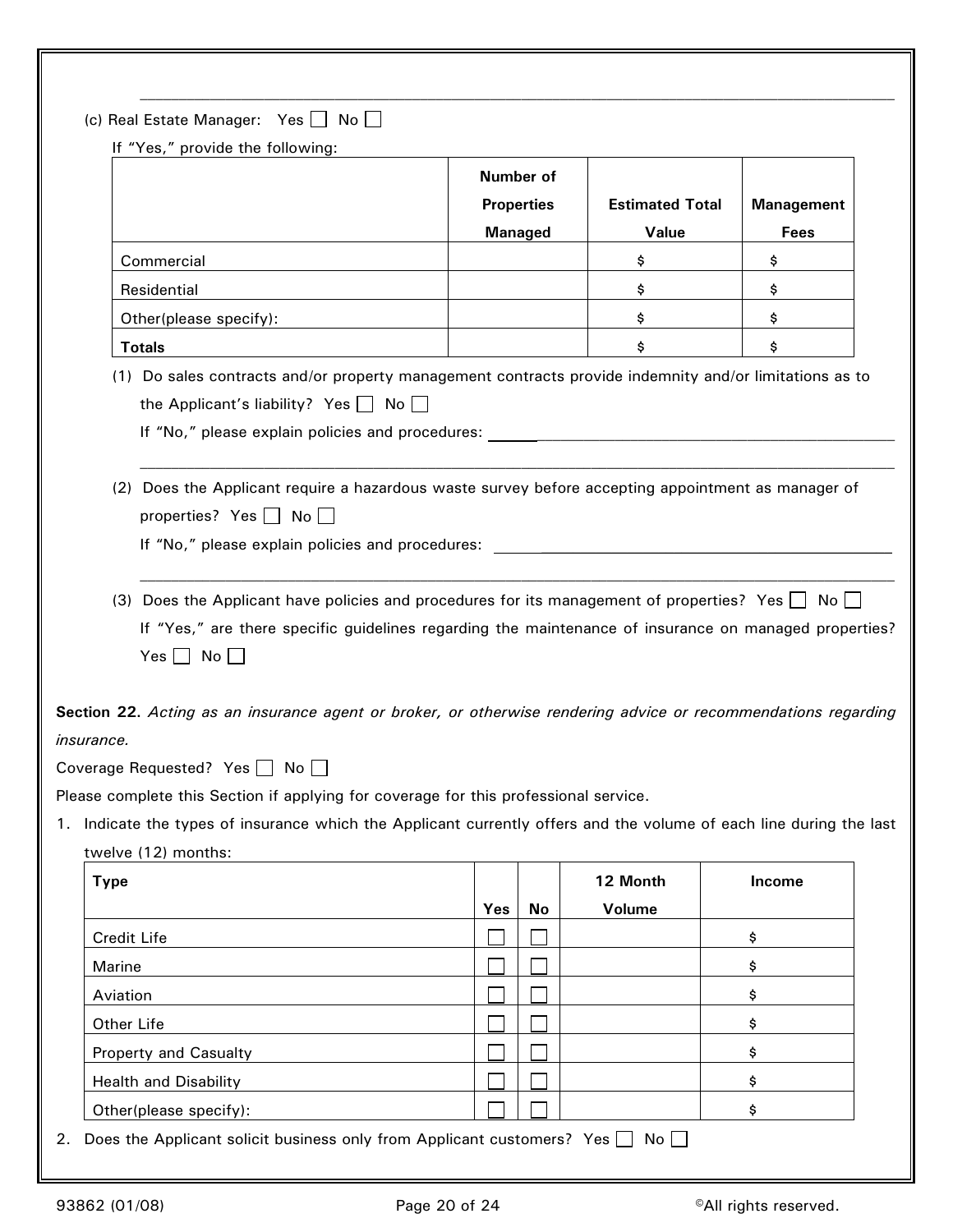|    | If "No," please describe the Applicant's marketing strategies, e.g., direct mail, advertising, etc. by addendum.                                                                                                              |                 |                        |  |  |  |
|----|-------------------------------------------------------------------------------------------------------------------------------------------------------------------------------------------------------------------------------|-----------------|------------------------|--|--|--|
| З. | How many officers or employees are licensed to sell insurance?                                                                                                                                                                |                 |                        |  |  |  |
|    | 4. How many locations sell insurance?                                                                                                                                                                                         |                 |                        |  |  |  |
| 5. | Is any underwriting authority maintained within these operations? Yes $\Box$ No $\Box$                                                                                                                                        |                 |                        |  |  |  |
|    | If "Yes," please describe by addendum the product line and authority.                                                                                                                                                         |                 |                        |  |  |  |
|    | 6. Identify by addendum insurance companies and their Best's Ratings which the Applicant transacts business                                                                                                                   |                 |                        |  |  |  |
|    | with as brokers/agents.                                                                                                                                                                                                       |                 |                        |  |  |  |
|    |                                                                                                                                                                                                                               |                 |                        |  |  |  |
|    | Section 23. Sale of travelers checks, certified checks or money orders.                                                                                                                                                       |                 |                        |  |  |  |
|    | Coverage Requested? Yes $\Box$ No $\Box$                                                                                                                                                                                      |                 |                        |  |  |  |
|    | Please complete this Section if applying for coverage for this professional service.                                                                                                                                          |                 |                        |  |  |  |
|    | 1. For the last twelve (12) months provide the volume sold in:                                                                                                                                                                |                 |                        |  |  |  |
|    | <b>Certified Checks</b><br>\$                                                                                                                                                                                                 |                 |                        |  |  |  |
|    | Money Orders<br>\$                                                                                                                                                                                                            |                 |                        |  |  |  |
|    | 2. Do procedures require that collected funds be verified before sale of certified checks, money orders, or                                                                                                                   |                 |                        |  |  |  |
|    | travelers checks? Yes   No                                                                                                                                                                                                    |                 |                        |  |  |  |
|    | If "No," please describe procedure: The state of the state of the state of the state of the state of the state of the state of the state of the state of the state of the state of the state of the state of the state of the |                 |                        |  |  |  |
|    |                                                                                                                                                                                                                               |                 |                        |  |  |  |
|    |                                                                                                                                                                                                                               |                 |                        |  |  |  |
|    | Section 24. The administration or sale of credit cards or credit card services.                                                                                                                                               |                 |                        |  |  |  |
|    | Coverage Requested? Yes   No                                                                                                                                                                                                  |                 |                        |  |  |  |
|    | Please complete this Section if applying for coverage for this professional service.                                                                                                                                          |                 |                        |  |  |  |
|    | 1. If the Applicant sells credit cards through other entities, list the type of entity, number of accounts, and                                                                                                               |                 |                        |  |  |  |
|    | average outstanding balance during the last 12 months for each type of entity:                                                                                                                                                |                 |                        |  |  |  |
|    |                                                                                                                                                                                                                               |                 |                        |  |  |  |
|    |                                                                                                                                                                                                                               | Number of       |                        |  |  |  |
|    | <b>Type of Entity</b>                                                                                                                                                                                                         | <b>Accounts</b> | <b>Average Balance</b> |  |  |  |
|    | <b>Correspondent Bank</b>                                                                                                                                                                                                     |                 | \$                     |  |  |  |
|    | Merchant                                                                                                                                                                                                                      |                 | \$                     |  |  |  |
|    | <b>Other Commercial</b>                                                                                                                                                                                                       |                 | \$                     |  |  |  |
|    | <b>Affinity Groups</b>                                                                                                                                                                                                        |                 | \$                     |  |  |  |
|    | Other(please specify):                                                                                                                                                                                                        |                 | \$                     |  |  |  |
|    | <b>Total</b>                                                                                                                                                                                                                  |                 | \$                     |  |  |  |
| 2. | Indicate the types of credit card services the Applicant sells and the revenue from the sale of these services in                                                                                                             |                 |                        |  |  |  |
|    | the last twelve (12) months:                                                                                                                                                                                                  |                 |                        |  |  |  |
|    | <b>Credit Scoring</b><br>No<br>Yes                                                                                                                                                                                            | Credit Approval | Yes<br>No              |  |  |  |
|    | Card Issuance<br>No<br>Accounting<br>Yes                                                                                                                                                                                      |                 | No<br>Yes              |  |  |  |

(a) Total annual revenues from sale of services: \_\_\_\_\_\_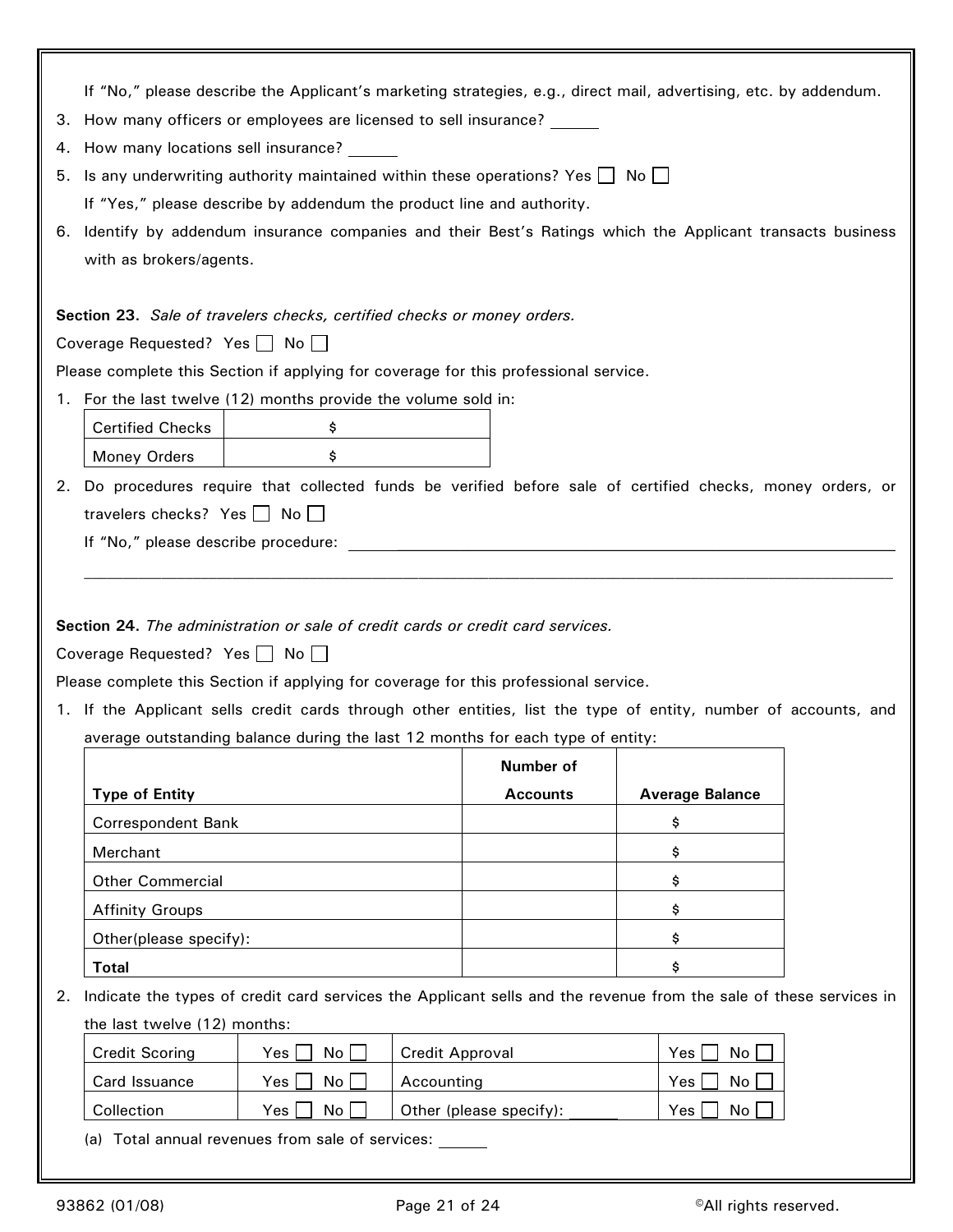|    | 3. Do other firms provide the Applicant with any of the services listed in Question 2 above? Yes $\Box$ No    |  |  |  |  |
|----|---------------------------------------------------------------------------------------------------------------|--|--|--|--|
|    | If "Yes," please indicate, by addendum, the service and firm.                                                 |  |  |  |  |
|    | (a) Are these services provided through a contractual agreement? Yes $\Box$ No $\Box$                         |  |  |  |  |
|    | If "Yes," provide a copy of the contract.                                                                     |  |  |  |  |
| 4. | Please describe, by addendum, any auditing procedure associated with these services.                          |  |  |  |  |
| 5. | (a) Is this service rendered under a contract? Yes $\Box$ No $\Box$                                           |  |  |  |  |
|    | (b) If 5(a) is "Yes," please answer the following:                                                            |  |  |  |  |
|    | (1) Are all contracts approved by counsel? Yes $\Box$ No $\Box$                                               |  |  |  |  |
|    | (2) Do all contracts provide indemnity and/or limitations to the Applicant's liability? Yes $\Box$ No         |  |  |  |  |
|    | (c) If $5(a)$ , (b)(1) or (b)(2) are "No," please describe by addendum how the Applicant protects itself from |  |  |  |  |
|    | liabilities.                                                                                                  |  |  |  |  |
|    |                                                                                                               |  |  |  |  |
|    | Section 25. The administration or lease of lockboxes.                                                         |  |  |  |  |
|    | Coverage Requested? Yes No                                                                                    |  |  |  |  |
|    | Please complete this Section if applying for coverage for this professional service.                          |  |  |  |  |
| 1. | How many lockbox customers does the Applicant have? ______                                                    |  |  |  |  |
| 2. | What are the total fees earned from this service annually?                                                    |  |  |  |  |
| 3. | Does the Applicant have a formal program to monitor the following:                                            |  |  |  |  |
|    | Yes<br>No                                                                                                     |  |  |  |  |
|    | Volume                                                                                                        |  |  |  |  |
|    | <b>Error Rate</b>                                                                                             |  |  |  |  |
|    | <b>Processing Time</b>                                                                                        |  |  |  |  |
|    | (a) If the Applicant does not have a formal program, indicate how these items are monitored:                  |  |  |  |  |
|    |                                                                                                               |  |  |  |  |
|    | 4. Does the Lockbox Department maintain customer authorization records which list individuals the customer's  |  |  |  |  |
|    | business who are authorized to perform lockbox transactions along with the amounts authorized?                |  |  |  |  |
|    | Yes $\Box$ No $\Box$                                                                                          |  |  |  |  |
|    | 5. Does the Applicant prohibit commercial loan officers from unilaterally controlling funds in a customer's   |  |  |  |  |
|    | $lockbox?$ Yes $\Box$ No $\Box$                                                                               |  |  |  |  |
|    | 6. (a) Is this service rendered under a contract? Yes $\Box$ No $\Box$                                        |  |  |  |  |
|    | (b) If 6(a) is "Yes," please answer the following:                                                            |  |  |  |  |
|    | (1) Are all contracts approved by counsel? Yes $\Box$ No $\Box$                                               |  |  |  |  |
|    | (2) Do all contracts provide indemnity and/or limitations to the Applicant's liability? Yes $\Box$ No $\Box$  |  |  |  |  |
|    | (c) If $6(a)$ , (b)(1) or (b)(2) are "No," please describe by addendum how the Applicant protects itself from |  |  |  |  |
|    | liabilities.                                                                                                  |  |  |  |  |
|    |                                                                                                               |  |  |  |  |
|    |                                                                                                               |  |  |  |  |
|    |                                                                                                               |  |  |  |  |
|    |                                                                                                               |  |  |  |  |

**Section 26.** *Electronic data processing services, data collection services or acting as a custodian for database or*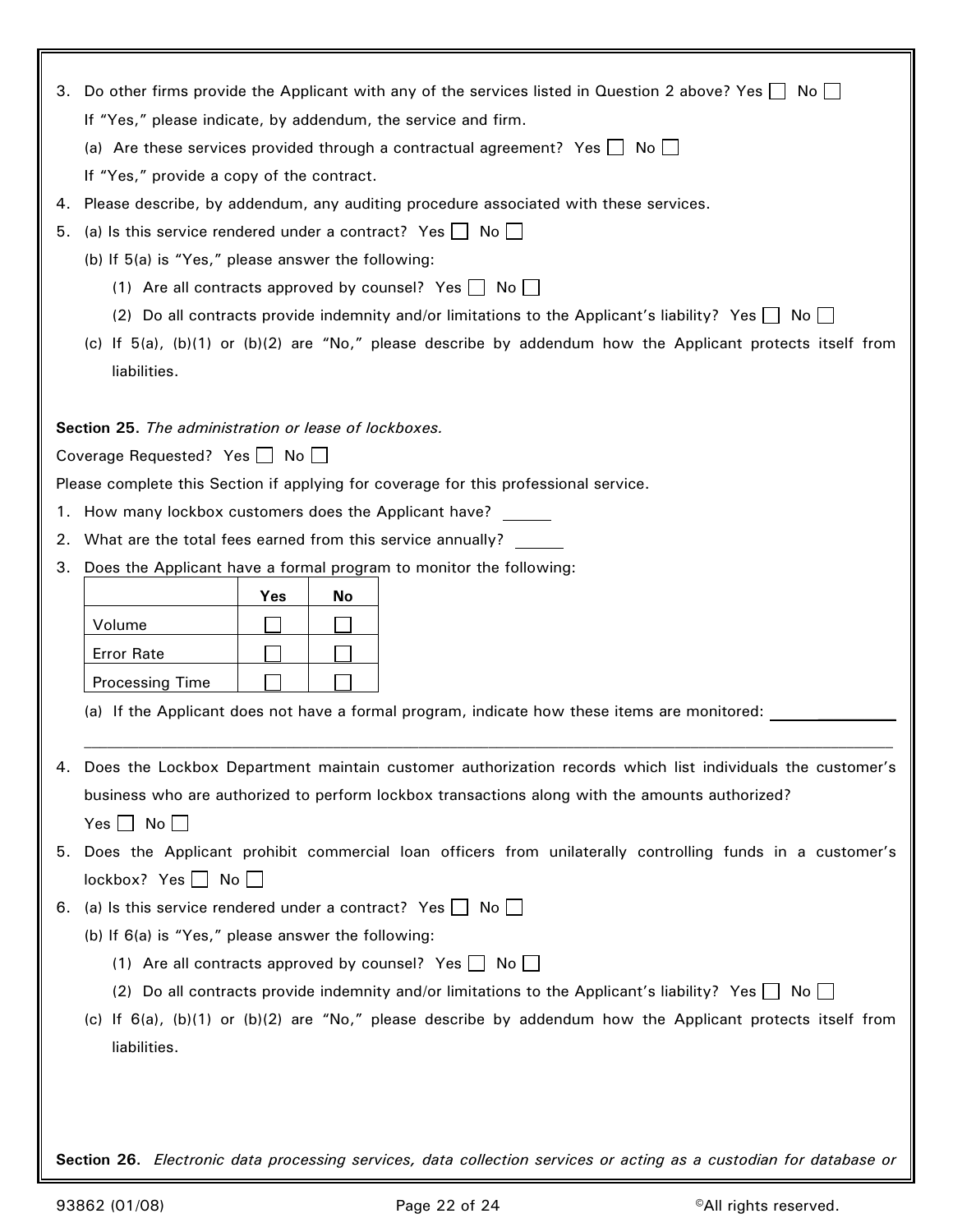*sensitive information stored electronically.*

Coverage Requested? Yes  $\Box$  No  $\Box$ 

Please complete this Section if applying for coverage for this professional service.

1. Indicate the types of business services provided, and the annual income from each type:

| Type                        | Yes | No | <b>Annual Fees</b> |
|-----------------------------|-----|----|--------------------|
| Accounting                  |     |    | \$                 |
| Payroll                     |     |    | \$                 |
| Accounts Payable/Receivable |     |    | \$                 |
| Cost/Gen. Acct.             |     |    | \$                 |
| Management Rep.             |     |    | \$                 |
| Other*                      |     |    | \$                 |
| <b>Total Fees</b>           |     |    | Ś                  |

\*If Other, please describe by addendum.

2. Indicate the types of data services provided and percentage of data processing revenue derived from each:

| Type            | Yes | No | % of Revenue |
|-----------------|-----|----|--------------|
| Data Storage    |     |    | %            |
| Data Entry      |     |    | %            |
| Data Collection |     |    | %            |
| Data Processing |     |    | ℅            |
| Other*          |     |    | $\%$         |

\*If Other, please describe by addendum.

3. Does the Applicant have a comprehensive disaster recovery plan? Yes  $\Box$  No  $\Box$ 

If "Yes," please indicate the name of the offsite center.

If "No," please indicate by addendum the procedures in place for disaster.

4. Does the Applicant have a specialized EDP audit staff? Yes  $\Box$  No  $\Box$ 

| If "Yes," are they required to obtain the Certified Information Systems Auditor designation? Yes $\Box$ No $\Box$ |  |
|-------------------------------------------------------------------------------------------------------------------|--|
|-------------------------------------------------------------------------------------------------------------------|--|

5. Do clients have responsibility for determining the accuracy of results? Yes  $\Box$  No  $\Box$ 

6. (a) Is this service rendered under a contract? Yes  $\Box$  No  $\Box$ 

(b) If 6(a) is "Yes," please answer the following:

- (1) Are all contracts approved by counsel? Yes  $\Box$  No  $\Box$
- (2) Do all contracts provide indemnity and/or limitations to the Applicant's liability? Yes  $\Box$  No  $\Box$
- (c) If 6(a), (b)(1) or (b)(2) are "No," please describe by addendum how the Applicant protects itself from liabilities.

**Section 27.** *Specified Other Professional Service not listed above.*